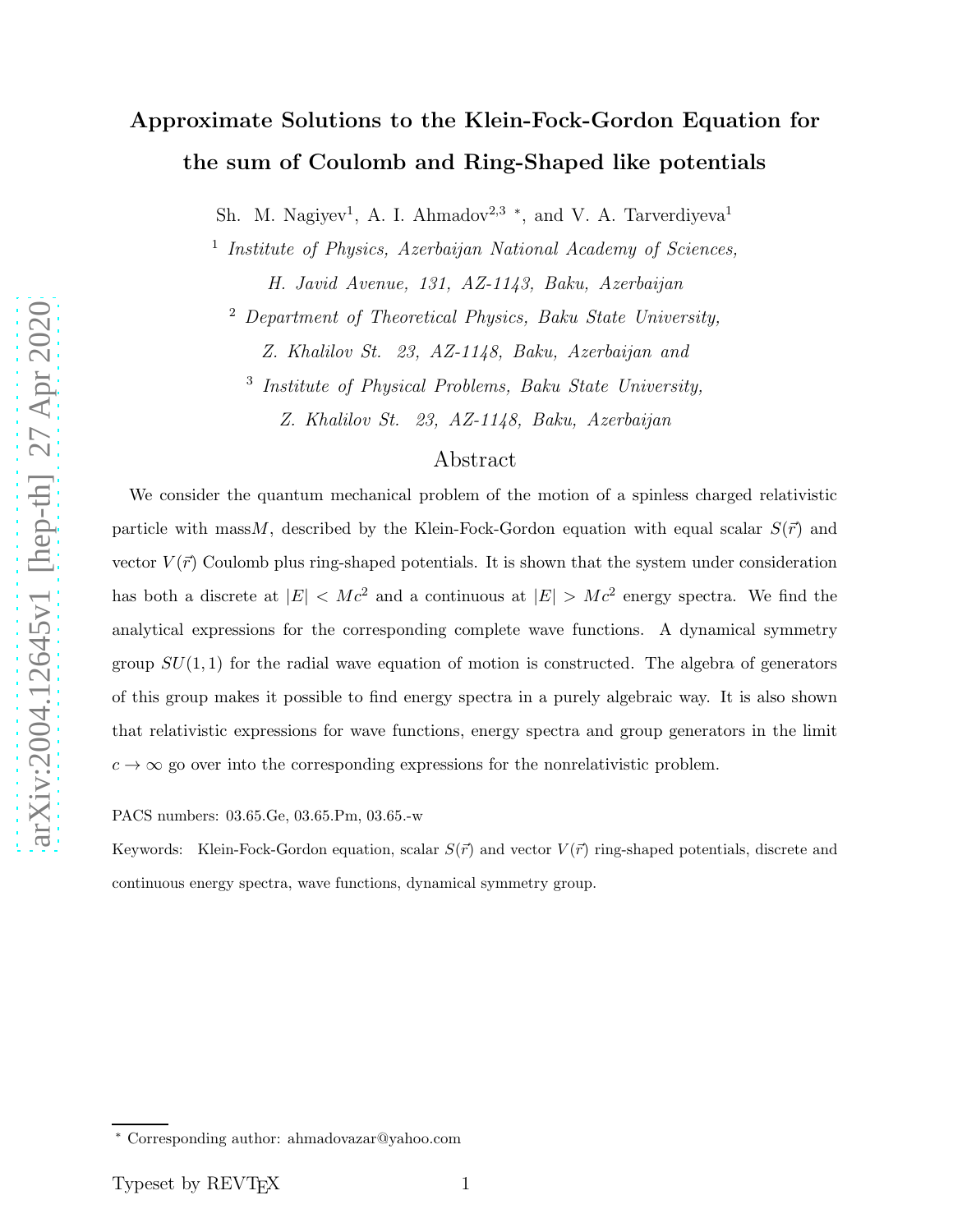#### I. INTRODUCTION

Nonrelativistic Schrödinger and relativistic Dirac, Klein-Fock-Gordon (KFG), and finitedifference equations describe the systems in the nuclear physics, elementary physics as well as the in atomic and molecular physics.[1-6] Examples to the commonly used potentials in these equations are the Coulomb potential and the harmonic oscillator potential, as well as their various varieties. Other types of interaction potentials include such as the Kratzer,  $[7]$  Morse,  $[8]$  Eckart,  $[9]$  Manning-Rosen,  $[10]$  Pöschl-Teller,  $[11]$  Hulthèn,  $[12]$  Wood-Saxon,[13] Makarov,[14] Hartmann,[15] and Hautot potentials[16]. Exact solvability and the application range of these potentials are examples to the main properties of them. Several approaches were developed to study the quantum systems either relativistic or nonrelativistic with non-zero angular momentum. [17-23]

The numerous interesting works devoted to the study of KFG equation with different potentials. The s-wave KFG equation with the vector Hulthen type potential is one of the examples which was investigated by use of the standard methods. Afterwards, the further study for the vector and scalar Hulthen type potentials were carried out by Adame et al.[24,25] The same potential for s-wave KFG equation were obtained for regular and irregular boundary conditions in Ref. [26]. The path integral approach to the Green function for the KFG equation with these two potentials was studied in Ref. [27].

In Ref. [28-33], the scalar potential is equal and not equal to the vector potential were assumed to get the bound states of the KFG equation with some typical potential by using the ordinary quantum mechanics. Furthermore, KFG equation with the ring-shaped like potential was investigated by Dong et al. [32] If we consider the case where the interaction potential is not enough to create particle-antiparticle pairs, the KFG equation can be applied to the treatment of a zero-spin particle and apply the Dirac equation to that of a  $1/2$ -spin particle. When a particle is in a strong field, the relativistic wave equations should be considered in the quantum system. In any case, we can make the correction easily for non-relativistic quantum mechanics.

Since the Coulomb potential is one of the exactly solvable potentials in physics, it has wide range of application to the several research areas such as nuclear and particle, atomic, condensed matter, and chemical physics. It is natural and interesting question to study the relativistic effects for a particle within this potential especially for strong coupling. Notice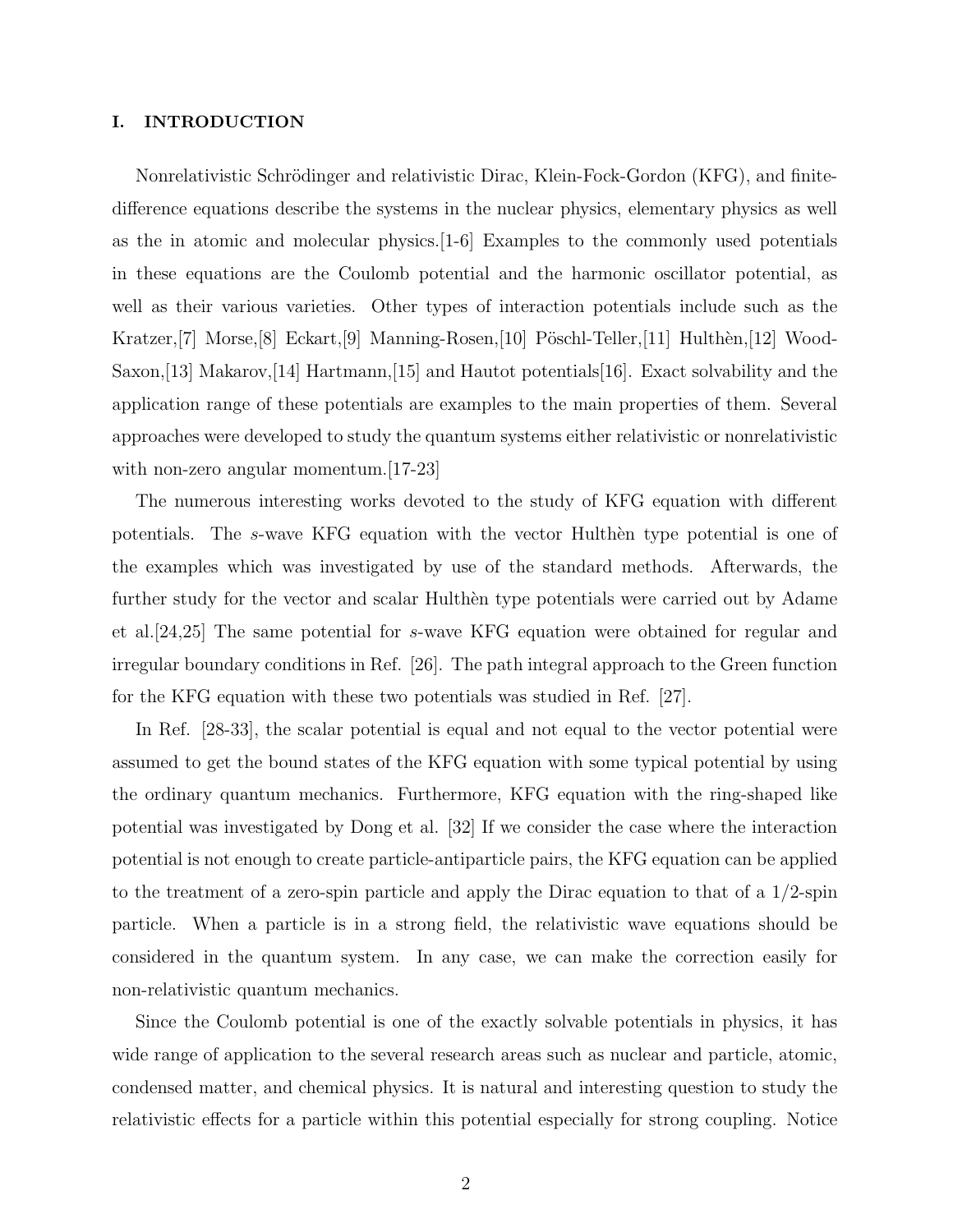that KFG equation cannot be solved exactly for many potentials of interactions for nonzero angular momentum  $l \neq 0$  -states because of the centrifugal term of potentials.

Noncentral potentials which play an important role for describing the quantum systems, have the following form in spherical coordinates

<span id="page-2-0"></span>
$$
V(r, \theta, \varphi) = V(r) + \frac{f(\theta, \varphi)}{r^2},\tag{1.1}
$$

where  $V(r)$  and  $f(\theta, \varphi)$  are certain functions of their arguments. Coulomb or harmonic oscillator potentials are frequently used for the central part of the equation [\(1.1\)](#page-2-0). One of the convenient combinations is the Hartmann potential[15] for which

<span id="page-2-1"></span>
$$
V = \eta \sigma^2 \left( \frac{2a_0}{r} - \eta \frac{a_0^2}{r^2 \sin^2 \theta} \right) \varepsilon_0,
$$
\n(1.2)

here  $a_0$  is the Bohr radius,  $a_0 = \hbar^2$ /me<sup>2</sup>,  $\varepsilon_0$  is the ground state energy of the hydrogen atom,  $\varepsilon_0 = m e^4 / 2 \hbar^2$ ,  $\eta$  and  $\sigma$  are positive real numbers. This potential was proposed by Hartmann in the framework of the nonrelativistic quantum mechanics for describing the organic molecules such as benzene within quantum chemistry to describing organic molecules in quantum chemistry like benzene. One can use the same potential in nuclear physics for studying the interactions between deformed nuclei. Other significant noncentral potentials of the form  $(1.1)$  were considered by Hautot  $|16|$  in the framework of the nonrelativistic quantum mechanics to study the problem of the motion of a charged particle.

The original Hautot potential is defined in the following form:

$$
V(r,\theta) = \frac{\mu}{e} \left[ V(r) + \frac{f(\theta)}{r^2} \right],
$$
\n(1.3)

here  $\mu$  is the mass of the charged particle, e is the charge of the particle.

He considered the two- and three-dimensional harmonic oscillator potentials and the Coulomb potential to which terms of the type were added and found such functions that enabled him to solve exactly the corresponding Schrdinger equations. Hence the Hartmann potential is a special case of the Hautot potentials.

One needs to study the noncentral potentials rather than the central ones for getting better results in molecular structures and interactions. Examples to these situations include the use of the ring-shaped potentials in quantum chemistry to describe the ring-shaped organic molecules and in nuclear physics to investigate the interaction between the deformed nucleus and spin-orbit coupling for a motion of the particle in the potential fields. This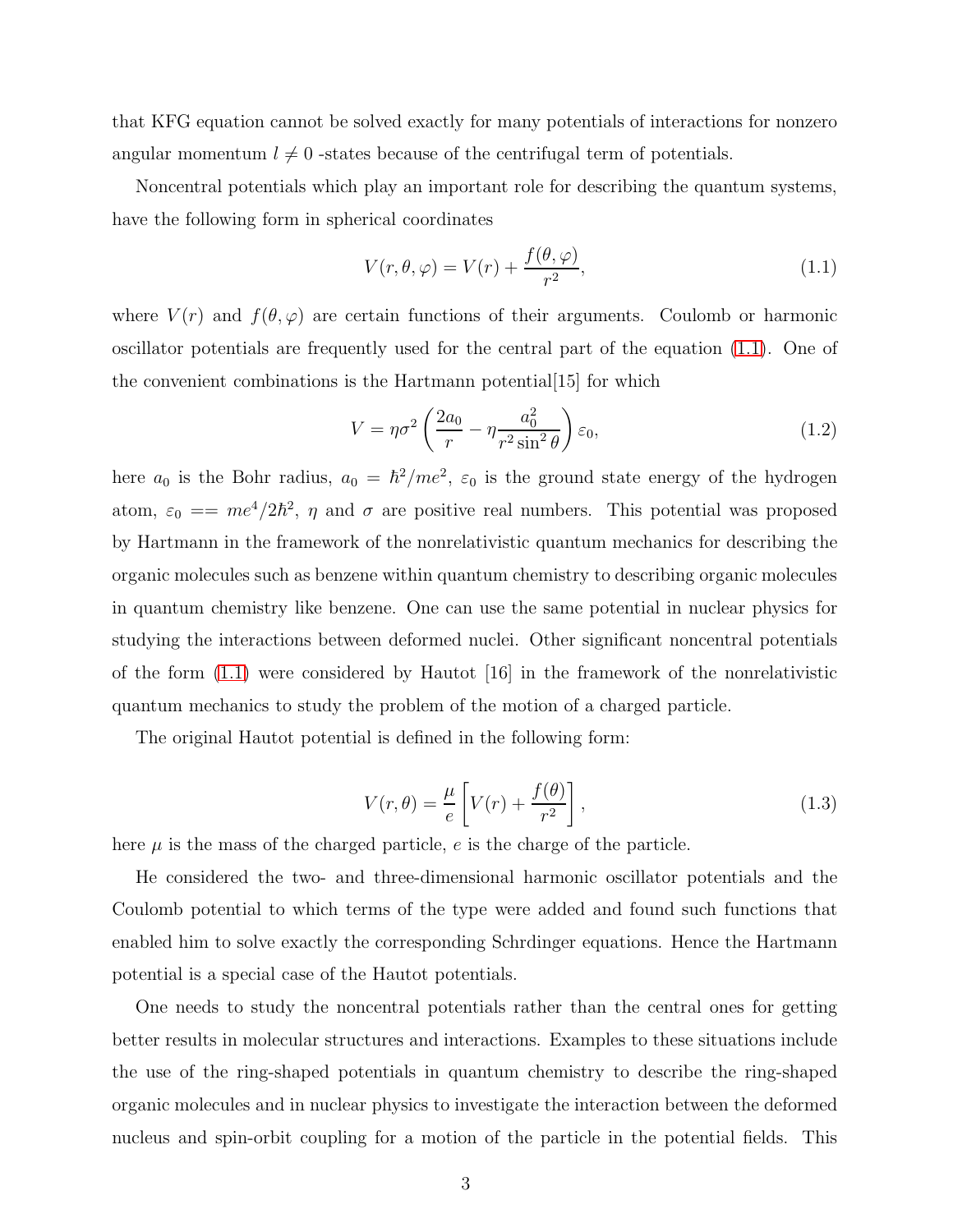noncentral potential is also used as a mathematical model in the description of diatomic molecular vibrations, and it constitutes a convenient model for other physical situations.

Coulomb plus ring-shaped potential was studied for the three-dimensional motion of a charged relativistic quantum particle in a noncentral potential [34]. This investigation is based on a finite-difference version of relativistic quantum mechanics (see references in [5]) and is a generalization of the results of [16] to the relativistic case. We emphasize that the Coulomb plus ring-shaped-like potentials [\(1.2\)](#page-2-1) are widely used in various fields of physics: in nuclear and particle physics, in atomic and molecular physics, in condensed matter and chemical physics in the nonrelativistic, as well as in the relativistic regions.

Possible application of the combined potentials can be the study of the interaction between deformed pair of the nucleus and spin-orbit coupling in nuclear physics. Another possibility in the hadronic systems may be the description of vibrations which can shed light on other physical situations. In conclusion, the study of the wave functions and the energies in the bound and continuum states of the interacting systems with the linear combination of Coulomb and ring-shaped potentials are quite impressive, and it can provide a deeper and genuine appreciation of the physical properties.

The remainder of the present work proceeds in the following order: in Section II, we give the information about the relativistic model of the Coulomb plus ring-shaped like potential. Next, we present the solutions of the radial KFG equation in Section III. Then in Section IV, we give the dynamical group of symmetry of the present system. In Section V, we present the solution of the angle-dependent part of the KFG equation. In Section VI, we obtain the nonrelativistic limit of the eigenfunctions and the energy spectrum, and some concluding remarks are stated in Section VII.

# II. THE RELATIVISTIC MODEL OF THE COULOMB PLUS RING-SHAPED LIKE POTENTIAL

The KFG equation with  $S(r)$  scalar and  $V(r)$  vector potentials has the form [1]

<span id="page-3-0"></span>
$$
\left\{-\hbar^2c^2\nabla^2 + \left[Mc^2 + S(r)\right]^2 - \left[E - V(r)\right]^2\right\}\,\psi(r) = 0.\tag{2.1}
$$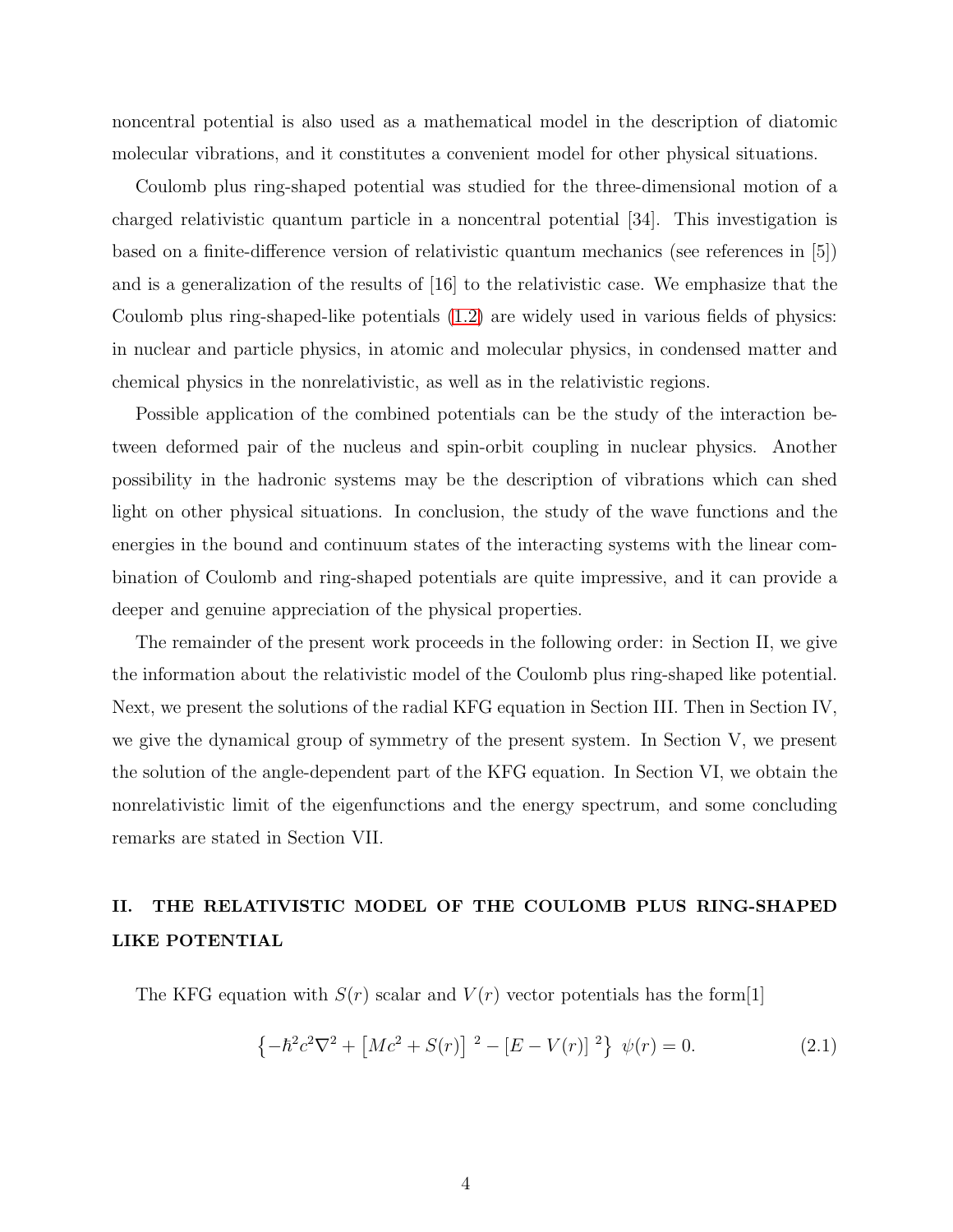In the nonrelativistic limit, this equation transforms into the Schrödinger equation for the sum of potentials  $V_N$  and  $S_N$ , i.e.,

<span id="page-4-1"></span>
$$
\left[-\frac{\hbar^2}{2M}\Delta + V_N(r) + S_N(r) - E_N\right] \psi_N(r) = 0,
$$
\n(2.2)

where  $E_N = \lim_{c \to \infty} (E - Mc^2)$ ,  $V_N(r) = \lim_{c \to \infty} V(r)$  and  $S_N(r) = \lim_{c \to \infty} S(r)$ .

We present here the exact solutions of the KFG equation with equal scalar and vector potentials for the sum Coulomb and ring-shaped potentials of the type [\(1.1\)](#page-2-0). We also use an approach based on the Lie algebra of the group  $SU(1,1)$ , well known to be the dynamical group for several quantum systems.[35-38] We introduce a tilting transformation that relates between the physical states and the group sates which constitute a basis of the relevant unitary irreducible representation of  $SU(1,1)$ .

As done in the literatures [28-33], here we assume that

<span id="page-4-3"></span>
$$
S(r) = V(r) = -\frac{\alpha_E}{r} + \frac{f(\theta, \varphi)}{r^2}.
$$
\n(2.3)

In terms of dimensionless variables  $\rho = r/\lambda$ ,  $f_0 = Mf(\theta, \varphi)/\hbar^2$  and parameters  $\alpha_0 = \alpha_E/\hbar c$ ,  $\varepsilon = E/Mc^2$  equation [\(2.1\)](#page-3-0) takes the form

<span id="page-4-0"></span>
$$
H\psi \equiv \left[ -\nabla_{\rho}^{2} + 2(1+\varepsilon) \left( -\frac{\alpha_{0}}{\rho} + \frac{f_{0}}{\rho^{2}} \right) + 1 - \varepsilon^{2} \right] \psi(\rho, \theta, \varphi) = 0.
$$
 (2.4)

Here, the operator  $\nabla^2_{\rho}$  has the usual form

$$
\nabla_{\rho}^{2} = \partial_{\rho}^{2} + \frac{2}{\rho} \partial_{\rho} - \frac{\hat{L}^{2}}{\rho^{2}}, \partial_{\rho} = \frac{\partial}{\partial \rho}, \rho = (\rho, \theta, \varphi),
$$

where  $\hat{L}^2$  is the square of the angular momentum operator, and it is defined as

$$
\hat{L}^2 = -\Delta_{\theta,\varphi} = -\left[\frac{1}{\sin\theta}\partial_{\theta}(\sin\theta\,\partial_{\theta}) + \frac{1}{\sin^2\theta}\partial_{\varphi}^2\right].
$$
\n(2.5)

Equation  $(2.4)$  does not differ in form from the Schrödinger equation  $(2.2)$ . It allows separation of variables in the spherical coordinates  $\rho, \theta, \varphi$   $(0 \le \rho < \infty, 0 \le \theta \le \pi, 0 \le \varphi < 2\pi)$ .

Searching the wave function in the form

$$
\psi(\rho,\theta,\varphi) = \rho^{-1} R(\rho) F(\theta,\varphi), \qquad (2.6)
$$

one obtains the set of separated differential equations

<span id="page-4-2"></span>
$$
\left(\partial_{\rho}^{2} + \frac{2(1+\varepsilon)\,\alpha_{0}}{\rho} - \frac{g}{\rho^{2}} - 1 + \varepsilon^{2}\right)R = 0,\tag{2.7}
$$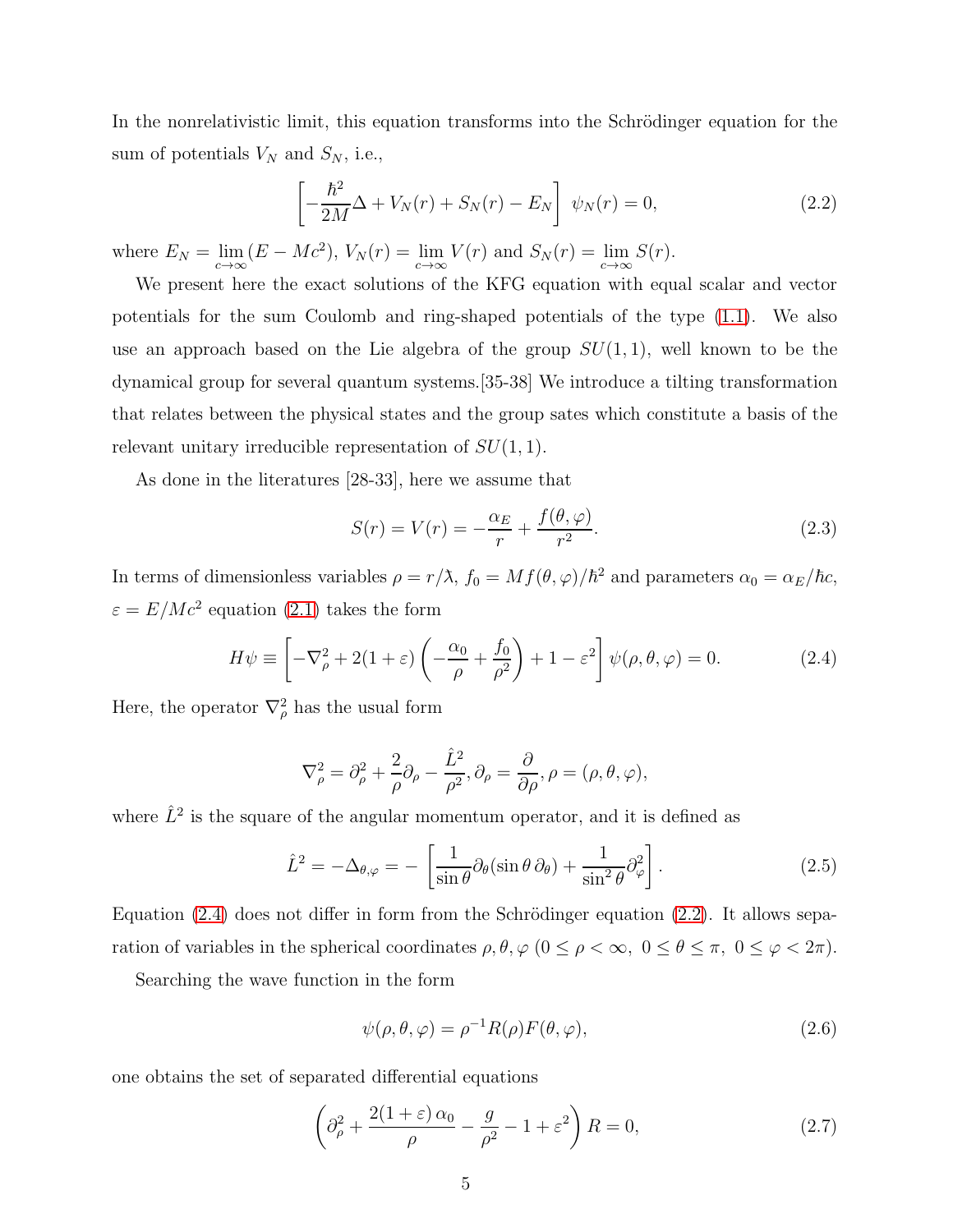<span id="page-5-1"></span>
$$
\left(\hat{A} - g\right) F(\theta, \varphi) = 0,\tag{2.8}
$$

here g is a separation constant and

$$
\hat{A} = -\Delta_{\theta,\varphi} + M_0 f(\theta,\varphi), M_0 = 2M(1+\varepsilon)/\hbar^2.
$$
\n(2.9)

The operator  $\hat{A}$  depends on energy, so its eigenvalues g will also depend on energy,  $g =$  $g(\varepsilon)$ . These dependences lead to the fact that an equation determining the energy levels (see formula (5.12)) will be very complicated. However, in the nonrelativistic limit, these dependences disappear, i.e.

$$
\lim_{c \to \infty} \hat{A} = \hat{A}_N = -\Delta_{\theta, \varphi} + 4M f_N(\theta, \varphi) / \hbar^2, \lim_{c \to \infty} g(\varepsilon) = g_N.
$$
\n(2.10)

The operator  $\hat{A}$  commute with the Hamiltonian H, i.e.  $[H, \hat{A}] = 0$ . It is responsible for separability of  $H$  in the spherical coordinates.

## III. THE SOLUTIONS OF THE RADIAL KLEIN-FOCK-GORDON EQUATION

Let us go to the radial wave equation [\(2.7\)](#page-4-2). Here we suppose that the  $\varepsilon$  and g are arbitrary parameters. Putting

<span id="page-5-2"></span>
$$
R(\rho) = \rho^{\nu} e^{-\sqrt{1 - \varepsilon^2} \rho} \Omega(\rho), \quad \nu = \frac{1}{2} + \sqrt{\frac{1}{4} + g}
$$
 (3.1)

in [\(2.7\)](#page-4-2), there we receive the following equation for the function  $\Omega(\rho)$ :

$$
\rho \Omega'' + 2(\nu - \sqrt{1 - \varepsilon^2} \rho) \Omega' + (2(1 + \varepsilon) \alpha_0 - 2\sqrt{1 - \varepsilon^2} \nu) \Omega = 0.
$$
 (3.2)

If we comparing this equation with the following equation

$$
zu'' + (\gamma - z)u' - \alpha u = 0,\t\t(3.3)
$$

for a confluent hypergeometric function  $u = F(\alpha; \gamma; z)$ , its solutions are expressed in the form:

$$
\Omega(\rho) = F(\nu - \frac{(1+\varepsilon)\,\alpha_0}{\sqrt{1-\varepsilon^2}},\ 2\nu\,;\ 2\sqrt{1-\varepsilon^2}\rho).
$$

Consequently,

<span id="page-5-0"></span>
$$
R(\rho) = \rho^{\nu} e^{-\sqrt{1-\varepsilon^2}\rho} F(\nu - \sqrt{\frac{\varepsilon+1}{\varepsilon-1}}\alpha_0, 2\nu \,; 2\sqrt{1-\varepsilon^2}\rho). \tag{3.4}
$$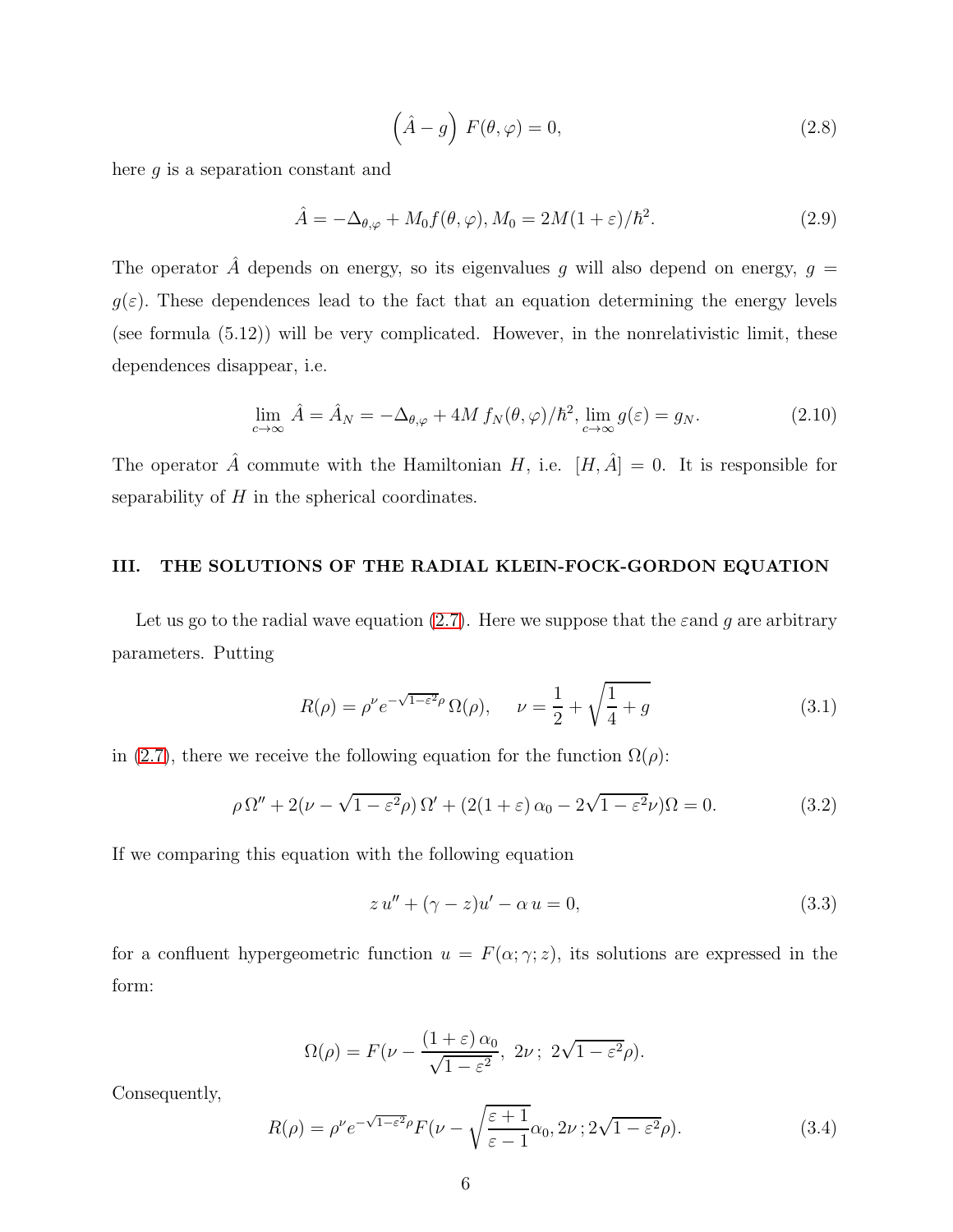To analyze the obtained solutions, we consider separately the cases when  $|\varepsilon| < 1$  (or  $|E| <$  $Mc^2$  and  $|\varepsilon| > 1$  (or  $|E| > Mc^2$ ).

1) Let be  $|\varepsilon|$  < 1. From the condition that the wave function is finite at zero  $R(0) = 0$ follows that  $\nu > 0$ . This case corresponds to the discrete energy spectrum of our system. Let us find the energy spectrum and wave function. Demand  $R(\infty) = 0$  for the wave function [\(3.4\)](#page-5-0) leads to the following condition for energy quantization

<span id="page-6-0"></span>
$$
\nu - \sqrt{\frac{\varepsilon + 1}{\varepsilon - 1}} \alpha_0 = -n, \quad n = 0, 1, 2, \dots
$$
\n(3.5)

where  $n$  denotes the radial quantum number.

It follows from [\(3.5\)](#page-6-0) the discrete energy levels equation for our system in the case of  $0 < |\varepsilon| < 1$ 

<span id="page-6-1"></span>
$$
(n+\nu)\sqrt{1-\varepsilon} = \alpha_0\sqrt{1+\varepsilon}, \quad n = 0, 1, 2, \dots
$$
\n(3.6)

where the parameter  $\nu$  may only take special values to be determined from [\(2.8\)](#page-5-1). We emphasize that for hydrogen-like atoms  $\alpha_0$  must be replaced by  $Z\alpha_0$ . Then for the energies  $-1 < \varepsilon < 0$  equation [\(3.6\)](#page-6-1) will be satisfied for sufficiently large values Z. For example, when  $n=0, \nu=1$  we get  $Z=\frac{\nu}{\alpha}$  $\frac{\nu}{\alpha_0}\sqrt{\frac{1+|\varepsilon|}{1-|\varepsilon|}}$  $\frac{1+|\varepsilon|}{1-|\varepsilon|}$ . From here when  $|\varepsilon| = 0.2$  we find  $Z \ge 167$ .

Thus, it follows from [\(3.4\)](#page-5-0) and [\(3.5\)](#page-6-0) that the radial wave functions corresponding to discrete energy levels [\(3.6\)](#page-6-1) will have the form

<span id="page-6-3"></span>
$$
R_n(\rho) = \tilde{C}_n \,\rho^{\nu} e^{-\sqrt{1-\varepsilon_n^2} \rho} F(-n, 2\nu; 2\sqrt{1-\varepsilon_n^2} \rho),\tag{3.7}
$$

here  $\varepsilon_n$  are roots of equation [\(3.6\)](#page-6-1). Using formulas [39]:

$$
L_n^{\alpha}(x) = \frac{(\alpha+1)_n}{n!} F(-n, \alpha+1; x)
$$
\n(3.8)

the functions  $R_n(\rho)$  can be expressed by the associated Laguerre polynomials. As a result, we conclude that the normalized radial wave functions, corresponding to the discrete energy spectrum [\(3.6\)](#page-6-1) are

<span id="page-6-2"></span>
$$
R_n(\rho) = C_n \rho^{\nu} e^{-\sqrt{1 - \varepsilon_n^2} \rho} L_n^{2\nu - 1} (2\sqrt{1 - \varepsilon_n^2} \rho), \tag{3.9}
$$

where  $C_n$  is the normalization constant

$$
C_n = 2^{\nu} \sqrt{\frac{n! (1 - \varepsilon_n^2)^{\nu + 1/2}}{2(n + \nu) \Gamma(n + 2\nu)}}.
$$
\n(3.10)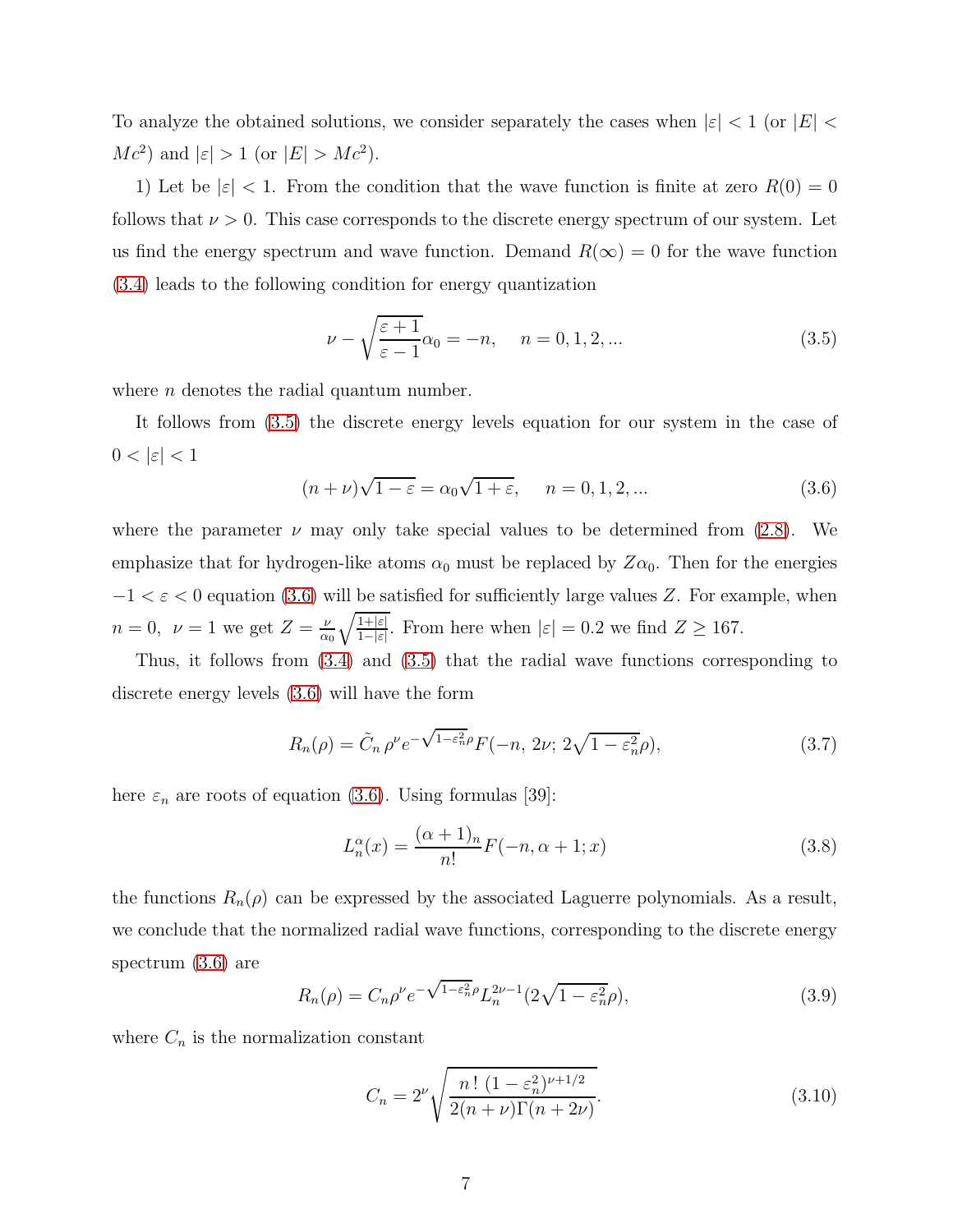It is found from the following condition

$$
\int_0^\infty R_n^2(\rho)d\rho = 1.
$$
\n(3.11)

To calculate this integral, the standard trick was used, i.e., recurrence relation

$$
xL_n^{\alpha}(x) = (2n + \alpha + 1)L_n^{\alpha}(x) - (n+1)L_{n+1}^{\alpha}(x) - (n+1)L_{n-1}^{\alpha}(x)
$$
(3.12)

and orthogonality properties for associated Laguerre polynomials:

$$
\int_0^\infty x^\alpha e^{-x} L_n^\alpha(x) L_m^\alpha dx = \frac{\Gamma(n+\alpha+1)}{n!} \delta_{nm}.\tag{3.13}
$$

2) Let now  $|\varepsilon| > 1$ . In this case, the energy spectrum will be continuous, and the corre-sponding wave functions are obtained from expression [\(3.4\)](#page-5-0). For example, for  $\varepsilon > 1$  (in this case  $\nu$  is a real parameter)

<span id="page-7-2"></span>
$$
R(\rho) = C\rho^{\nu} e^{-i\tau\rho} F(\nu + i(1+\varepsilon)\alpha_0/\sqrt{\varepsilon^2 - 1}, 2\nu; 2i\sqrt{\varepsilon^2 - 1} \cdot \rho), \quad \tau = \sqrt{\varepsilon^2 - 1}.
$$
 (3.14)

Radial wave functions corresponding to energy values  $\varepsilon = 0, \pm 1$ , can be obtained from [\(3.4\)](#page-5-0) by using the corresponding passage to the limit. For example, for the value  $\varepsilon = 1$  we find

<span id="page-7-0"></span>
$$
\lim_{\varepsilon \to 1} R(\rho) = C' \rho^{-\nu_1 + 1} J_{2\nu_1 - 1}(4\sqrt{\alpha_0 \rho}), \tag{3.15}
$$

where  $\nu_1 = \lim_{\varepsilon \to 1} \nu$ , a  $J_{\nu}(z)$  are well known Bessel functions. In the derivation of [\(3.15\)](#page-7-0), we used the easily proved limit formula

<span id="page-7-1"></span>
$$
\lim_{\alpha \to 0} F(\nu - \frac{2(1+\varepsilon)\alpha_0}{\alpha}, \gamma; \alpha x) = \Gamma(\gamma + 1)(ax)^{-\gamma + 1} J_{\gamma - 1}(2\sqrt{ax}).(3.16) \tag{3.16}
$$

The asymptotic behavior of Bessel functions at zero and at infinity are given by the formulas, respectively [39]

$$
J_{\nu}(z) \approx (z/2)^{\nu},
$$
  
\n
$$
J_{\nu}(z) \approx \sqrt{\frac{2}{\pi z}} \left[ \cos(z - \frac{\nu \pi}{2} - \frac{\pi}{4}) - \frac{1}{z} (\nu^2 - 1/4) \sin(z - \frac{\nu \pi}{4} - \frac{\pi}{4}) \right].
$$
 (3.17)

It follows that the wave function [\(3.16\)](#page-7-1) is nonquadratic integrable at zero and at infinity. This means that the radial equation [\(2.7\)](#page-4-2) does not have quadratically integrable solutions, therefore, a charged particle (for example, electron) in the Coulomb plus ring-shaped potential field [\(2.3\)](#page-4-3) of an arbitrary charge  $\alpha_E = Ze^2$  does not have bound states with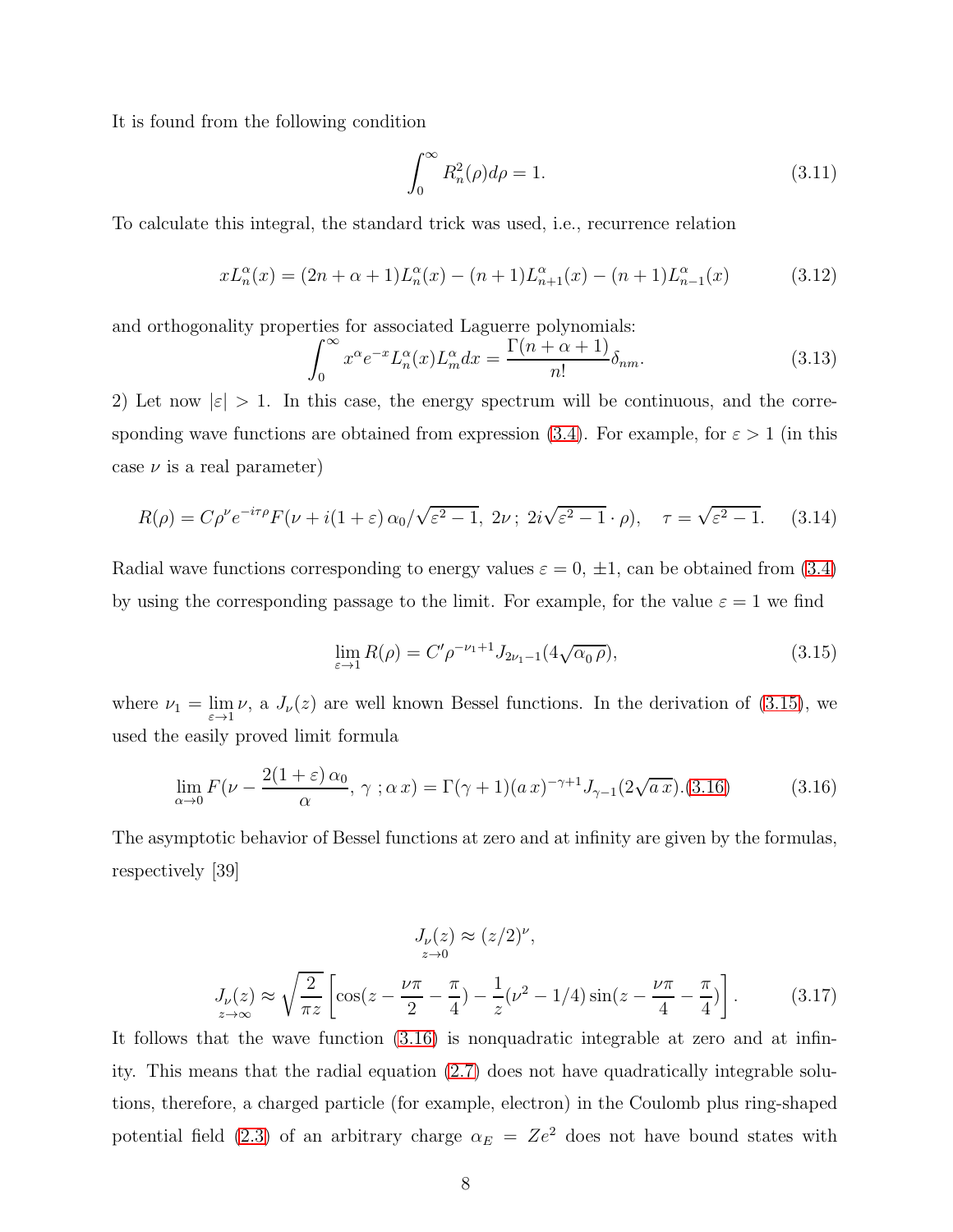energy  $E = Mc^2$ , i.e., with zero binding energy. The nature of this phenomenon, as in the case of the Dirac equation considered in [40], is associated with the long-range nature of the Coulomb potential. The fact is that this potential generates an infinite set of bound states with energy equations defined by formula [\(3.6\)](#page-6-1). This set accumulates at a point  $E = Mc^2$ , but does not reach this point. Such a picture remains valid for any value of the charge Z. This conclusion can also be obtained based on the wave function [\(3.14\)](#page-7-2).

#### IV. DYNAMICAL SYMMETRY GROUP

Let us now consider the radial equation  $(2.7)$  by help of  $SU(1, 1)$  Lie algebra. The generators of  $SU(1,1)$  algebra may be realized as [35]

<span id="page-8-0"></span>
$$
K_0 \equiv \Gamma_0 = \frac{1}{2} \left( -\rho \, \partial_\rho^2 + \frac{g}{\rho} + \rho \right),
$$
  
\n
$$
K_1 \equiv \Gamma_4 = \frac{1}{2} \left( -\rho \, \partial_\rho^2 + \frac{g}{\rho} - \rho \right),
$$
  
\n
$$
K_2 \equiv T = -i\rho \, \partial_\rho.
$$
\n(4.1)

By a direct check, one can verify that these operators satisfy the commutation relations

<span id="page-8-1"></span>
$$
[\Gamma_0, \Gamma_4] = iT, \quad [T, \Gamma_0] = i\Gamma_4, \quad [\Gamma_4, T] = -i\Gamma_0. \tag{4.2}
$$

The Casimir operator[36] is

$$
C_2 = \Gamma_0^2 - \Gamma_4^2 - T^2 = s(s - 1).
$$
 (4.3)

We denote the states of a positive discrete series as  $|n, s\rangle$  such that

$$
\Gamma_0 |n, s\rangle = (n+s) |n, s\rangle ,
$$
  
\n
$$
C_2 |n, s\rangle = s(s-1) |n, s\rangle ,
$$
\n(4.4)

where s is the Bargmann index,  $s > 0$  and  $n = 0, 1, 2, \dots$  It should be note that in our case from Eq. [\(4.1\)](#page-8-0), we obtain  $C_2 = g = \nu (\nu - 1)$ , so  $s = \nu$ . The equation [\(2.7\)](#page-4-2) can be written with the help of generators  $(3.1)$  as

<span id="page-8-2"></span>
$$
\left[ (2 - \varepsilon^2) \Gamma_0 + \varepsilon^2 \Gamma_4 - 2(1 + \varepsilon) \alpha_0 \right] R = 0.
$$
 (4.5)

Let us introduce a supplementary parameter  $\theta$  and perform a tilting transformation

$$
\tilde{R} = SR, \ S = e^{-i\theta T}.
$$
\n(4.6)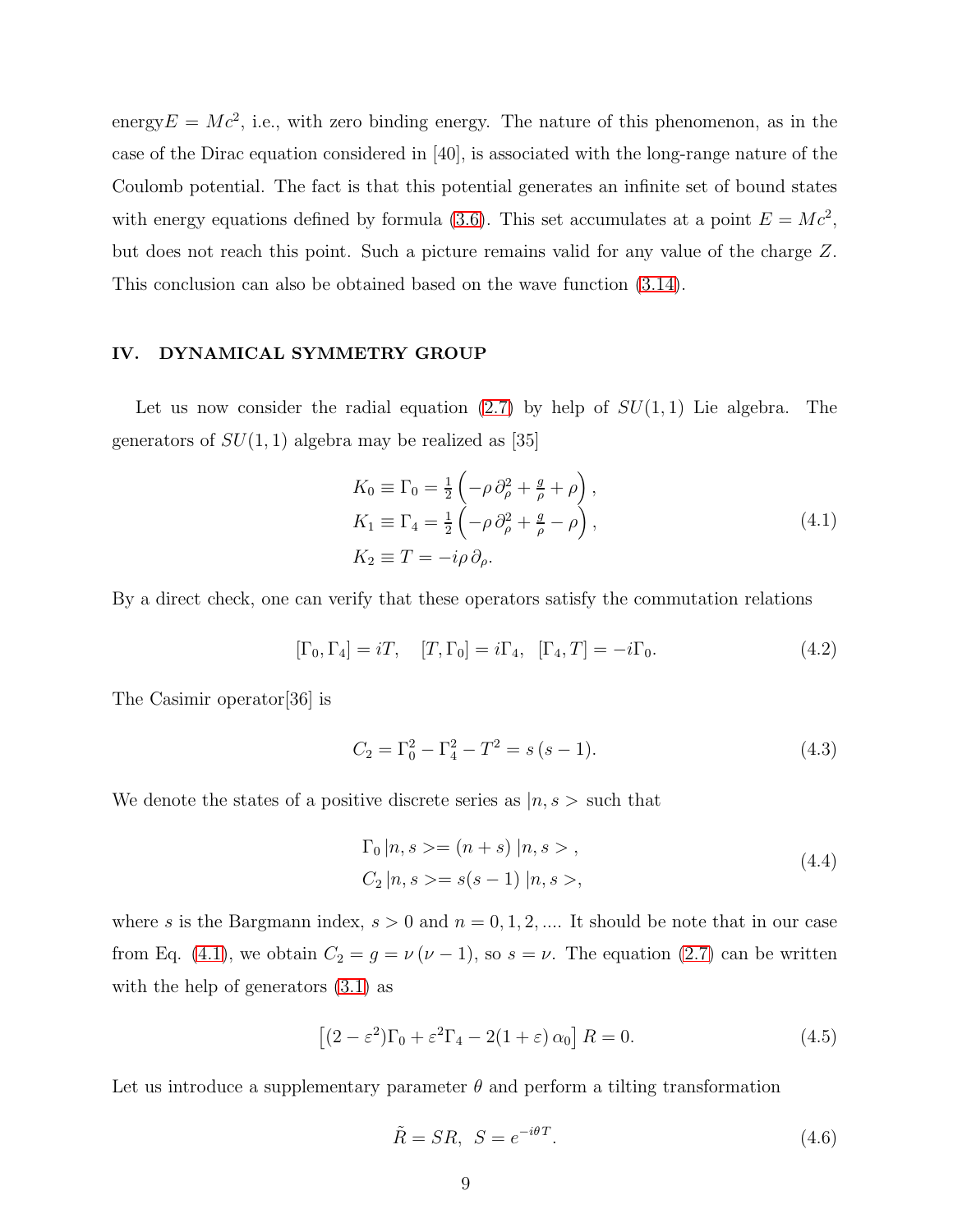From the commutation relations [\(4.2\)](#page-8-1) and the formula

$$
e^{\hat{A}}\hat{B} e^{-\hat{A}} = \hat{B} + [\hat{A}, \hat{B}] + \frac{1}{2!}[\hat{A}, [\hat{A}, \hat{B}]] + ...,
$$
\n(4.7)

where  $\hat{A}$  and  $\hat{B}$  are any two operators, it follows that

<span id="page-9-0"></span>
$$
e^{-i\theta T} \Gamma_0 e^{i\theta T} = \Gamma_0 \cosh \theta + \Gamma_4 \sinh \theta,
$$
  
\n
$$
e^{-i\theta T} \Gamma_4 e^{i\theta T} = \Gamma_4 \cosh \theta + \Gamma_0 \sinh \theta,
$$
  
\n
$$
e^{-i\beta \Gamma_0} T e^{i\beta \Gamma_0} = T \cos \beta - \Gamma_4 \sin \beta,
$$
  
\n
$$
e^{-i\beta \Gamma_0} \Gamma_4 e^{i\beta \Gamma_0} = \Gamma_4 \cos \beta + T \sin \beta,
$$
  
\n
$$
e^{-i\alpha \Gamma_4} \Gamma_0 e^{i\alpha \Gamma_4} = \Gamma_0 \cosh \alpha - T \sinh \alpha,
$$
  
\n
$$
e^{-i\alpha \Gamma_4} T e^{i\alpha \Gamma_4} = T \cosh \alpha - \Gamma_0 \sinh \alpha.
$$
  
\n(4.8)

Through using the formula [\(4.8\)](#page-9-0), it is easily to verified that the equation [\(4.5\)](#page-8-2) becomes

<span id="page-9-1"></span>
$$
\left[ \left( (2 - \varepsilon^2) \cosh \theta + \varepsilon^2 \sinh \theta \right) \Gamma_0 + \left( (2 - \varepsilon^2) \sinh \theta + \varepsilon^2 \cosh \theta \right) \Gamma_4 - 2(1 + \varepsilon) \alpha_0 \right] \tilde{R} = 0. \tag{4.9}
$$

To solve equation [\(4.9\)](#page-9-1) in an algebraic way, we consider separately the cases when  $|\varepsilon| < 1$ (or  $|E| < Mc^2$ ) and  $|\varepsilon| > 1$  (or  $|E| > Mc^2$ ).

1) When  $|\varepsilon|$  < 1 (discrete spectrum) in [\(4.9\)](#page-9-1), a compact generator  $\Gamma_0$  can be diagonalized. Setting the coefficient of  $\Gamma_4$  to zero we obtain  $\tanh \theta = -\varepsilon^2/(2-\varepsilon^2)$  or  $e^{\theta} = \sqrt{1-\varepsilon^2}$ . As a result, we have

<span id="page-9-2"></span>
$$
\left(\sqrt{1 - \varepsilon^2} \Gamma_0 - (1 + \varepsilon) \alpha_0\right) \tilde{R} = 0.
$$
\n(4.10)

It follows from [\(4.10\)](#page-9-2) the energy levels equation [\(3.6\)](#page-6-1).

2) When  $|\varepsilon| > 1$  non-compact generator  $\Gamma_4$  is diagonalized, having a continuous real spectrum  $\lambda \in R$ . In this case, we equate to zero the coefficient of the operator  $\Gamma_0$ , i.e.  $(2 - \varepsilon^2) \cosh \theta + \varepsilon^2 \sinh \theta = 0$ . From here we get  $\tanh \theta = -(2 - \varepsilon^2)/\varepsilon^2$  and  $e^{\theta} = \sqrt{\varepsilon^2 - 1}$ . Moreover, equation [\(4.9\)](#page-9-1) takes the form

$$
(\sqrt{(\varepsilon^2 - 1)}\Gamma_4 - (1 + \varepsilon)\alpha_0)\tilde{R}_1 = 0.
$$
\n(4.11)

Consequently,

<span id="page-9-3"></span>
$$
E_{\lambda} = \frac{\lambda^2 + \alpha_0^2}{\lambda^2 - \alpha_0^2} Mc^2.
$$
 (4.12)

We emphasize that the generators  $\Gamma_0$ ,  $\Gamma_4$  and T have no nonrelativistic limit: they diverge at  $c \to \infty$ . Generators  $\Gamma'_0$ ,  $\Gamma'_4$  and  $T'$ , which have the correct nonrelativistic limit can be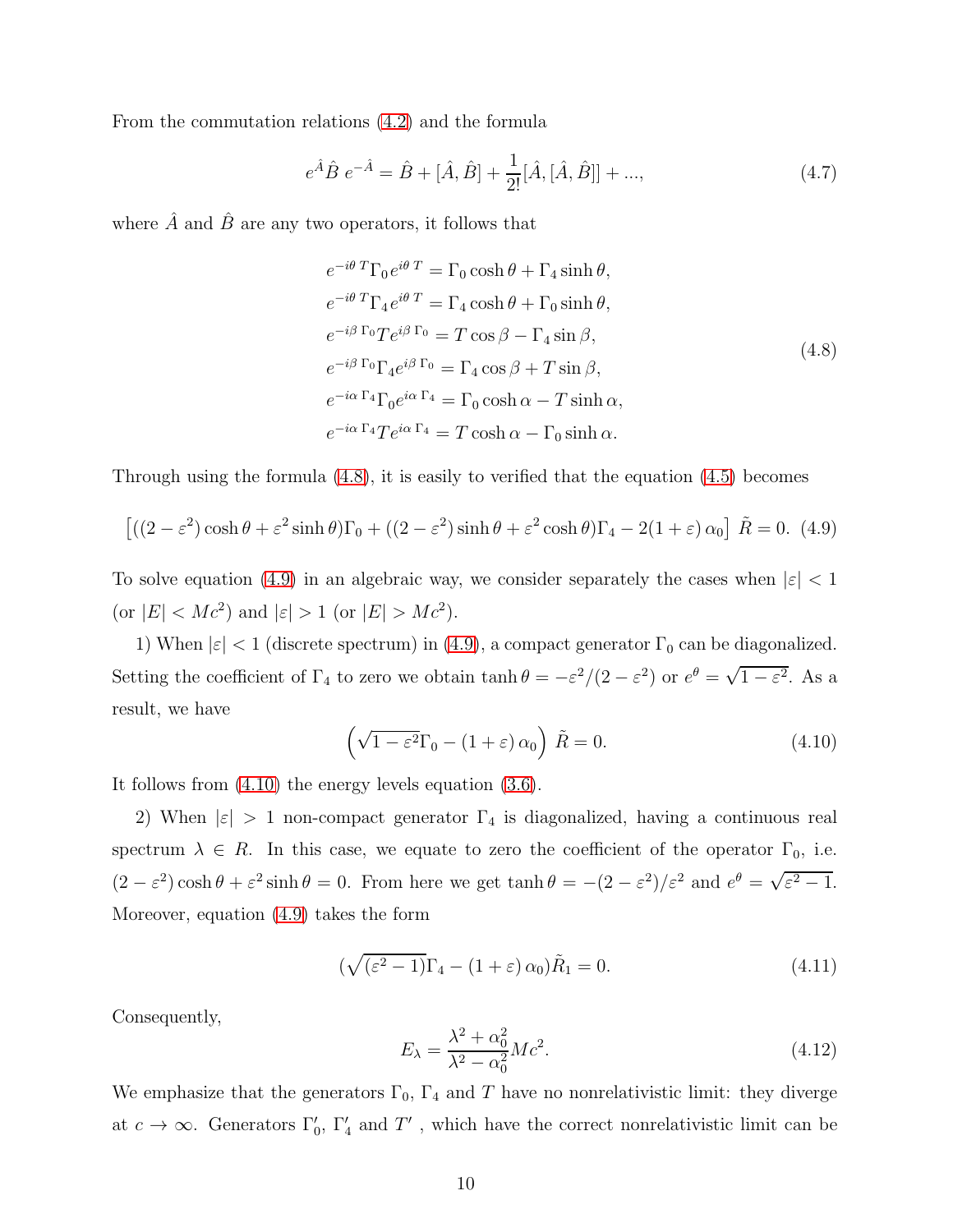obtained from  $\Gamma_0$  ,  $\Gamma_4$  and  $T$  by help of unitary transformation (compare with [41]). Unitary operator  $U$ , performing such a transformation has the form

$$
U = e^{-i\omega T}, \tanh \omega = \frac{1 - \varepsilon^2 - \alpha_0^2}{1 - \varepsilon^2 + \alpha_0^2}, e^{\omega} = \sqrt{1 - \varepsilon^2/\alpha_0}.
$$
 (4.13)

Then, we will have

<span id="page-10-0"></span>
$$
\Gamma'_0 = U \Gamma_0 U^{-1} = \Gamma_0 \cosh \omega + \Gamma_4 \sinh \omega = \frac{1}{2} (-\xi \partial_{\xi}^2 + \frac{g}{\xi} + \xi),
$$
  
\n
$$
\Gamma'_4 = U \Gamma_4 U^{-1} = \Gamma_4 \cosh \omega + \Gamma_0 \sinh \omega = \frac{1}{2} (-\xi \partial_{\xi}^2 + \frac{g}{\xi} - \xi),
$$
  
\n
$$
T' = U T U^{-1} = T = -i\xi \partial_{\xi}.
$$
\n(4.14)

In the formulas [\(4.14\)](#page-10-0) the following dimensionless variable is introduced  $\xi = r/a_0$ , where  $a_0 = \hbar^2 / M \alpha_e$  is a Bohr radius. It is associated with  $\rho = r/\lambda$  in the following way  $\xi = \alpha_0 \rho$ . We can also write relations [\(4.14\)](#page-10-0) in matrix form

$$
\begin{pmatrix} \Gamma_0' \\ \Gamma_4' \\ T' \end{pmatrix} = \begin{pmatrix} \cosh \omega & \sinh \omega & 0 \\ \sinh \omega & \cosh \omega & 0 \\ 0 & 0 & 1 \end{pmatrix} \begin{pmatrix} \Gamma_0 \\ \Gamma_4 \\ T \end{pmatrix}.
$$
 (4.15)

As is known, under unitary transformations, the Casimir operator remains unchanged, i.e.  $C'_2 = UC_2U^{-1} = C_2 = g.$ 

Equation [\(2.7\)](#page-4-2) can also be solved algebraically using the generators  $\Gamma'_0$ ,  $\Gamma'_4$  and  $T'$ . To do this, we rewrite it in the form

<span id="page-10-1"></span>
$$
(\alpha_1 \Gamma'_0 + \alpha_2 \Gamma'_4 - 2(1+\varepsilon) \alpha_0) R = 0, \alpha_{1,2} = \alpha_0 \pm (1-\varepsilon^2)/\alpha_0.
$$
 (4.16)

We now perform the tilting transformation to remove the noncompact generator  $\Gamma_4$  [35-38]. To this end, we define

$$
\tilde{R}' = S'R, S' = e^{-i\theta'T}.
$$
\n(4.17)

In view of formulas  $(4.8)$ , we rewrite equation  $(4.16)$  in the form

<span id="page-10-2"></span>
$$
[(\alpha_1 \cosh \theta' + \alpha_2 \sinh \theta')\Gamma'_0 + (\alpha_1 \sinh \theta' + \alpha_2 \cosh \theta')\Gamma'_4 - 2(1+\varepsilon)\alpha_0]\tilde{R}' = 0. \tag{4.18}
$$

If we choose now  $\theta'$  as

$$
\tanh \theta' = -\frac{\alpha_2}{\alpha_1} = \frac{1 - \varepsilon^2 - \alpha_0^2}{1 - \varepsilon^2 + \alpha_0^2}, e^{\theta'} = \sqrt{1 - \varepsilon^2}/\alpha_0,
$$
\n(4.19)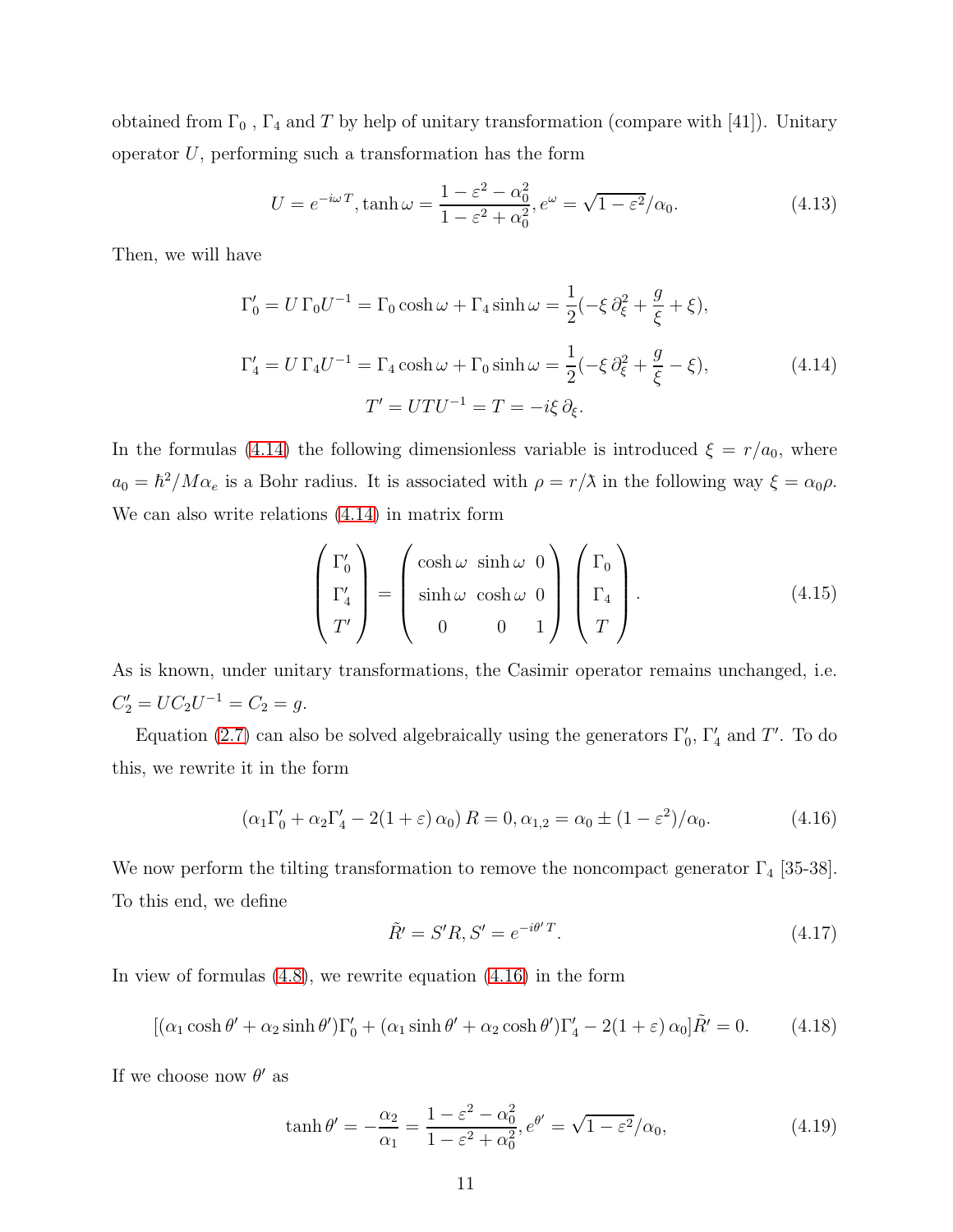which corresponds to the case  $0 < |\varepsilon| < 1$ , then in [\(4.18\)](#page-10-2) the generator  $\Gamma'_0$  is diagonalized, i.e.

<span id="page-11-0"></span>
$$
(\sqrt{1 - \varepsilon^2} \Gamma'_0 - (1 + \varepsilon) \alpha_0) \tilde{R}' = 0.
$$
 (4.20)

We obtain from  $(4.20)$  again the discrete energy spectrum  $(3.6)$  pure algebraically. Now we give the relationship between the functions  $\tilde{R}$  and  $\tilde{R'}$ . It has the form

$$
\tilde{R}' = \tilde{S}\tilde{R}, \tilde{S} = S(S')^{-1} = e^{-i\tilde{\theta}T}, \tilde{\theta} = \theta - \theta',
$$
\n(4.21)

moreover  $\tanh \tilde{\theta} = (\alpha_0^2 - 1)/(\alpha_0^2 + 1)$  and  $e^{\tilde{\theta}} = \alpha_0$ . Consequently,

$$
\tilde{R}'_n(\xi) = e^{-i\tilde{\theta}T}\tilde{R}_n(\rho) = \tilde{R}_n(\alpha_0\rho).
$$
\n(4.22)

When  $|\varepsilon| > 1$ , we can diagonalized generator  $\Gamma'_4$ , and we get the equation

$$
(\sqrt{\varepsilon^2 - 1}\Gamma_4' - (1 + \varepsilon)\alpha_0)\tilde{R}' = 0.
$$
\n(4.23)

From here follows a continuous energy spectrum [\(4.12\)](#page-9-3).

#### V. THE SOLUTIONS OF THE ANGULAR EQUATION

We now investigate the solutions of the angle-dependent equation [\(2.8\)](#page-5-1). For this aim we choose a function  $f(\theta, \varphi)$  in the form

$$
f(\theta, \varphi) = \frac{\gamma + \beta \cos \theta + \alpha \cos^2 \theta}{\sin^2 \theta}.
$$
 (5.1)

In this case z- projection of the angular momentum operator  $\hat{L}_z = -i\partial_\varphi$  will also commute with the Hamiltonian  $H$ . Thus, the variables in equation  $(2.8)$  can be further separated in the usual way

$$
F(\theta, \varphi) = \Theta(\theta) e^{im\varphi} / \sqrt{2\pi}.
$$
\n(5.2)

Here  $m$  is the usual magnetic quantum number and is integer. In terms of the new variable  $x = \cos \theta$ , we obtain the following equation for the function  $\Theta(\theta) \equiv \Theta(x)$ :

<span id="page-11-1"></span>
$$
[\partial_x^2 + \frac{\tilde{\tau}(x)}{\sigma(x)} \partial_x + \frac{\tilde{\sigma}(x)}{\sigma^2(x)}] \Theta(x) = 0,
$$
\n(5.3)

where  $\sigma = 1 - x^2$ ,  $\tilde{\tau} = -2x$ ,  $\tilde{\sigma} = -c_2 x^2 - c_1 x + c_0$ ,

$$
c_2 = g + M_0 \alpha, c_1 = M_0 \beta, c_0 = g - m^2 - M_0 \gamma.
$$
\n(5.4)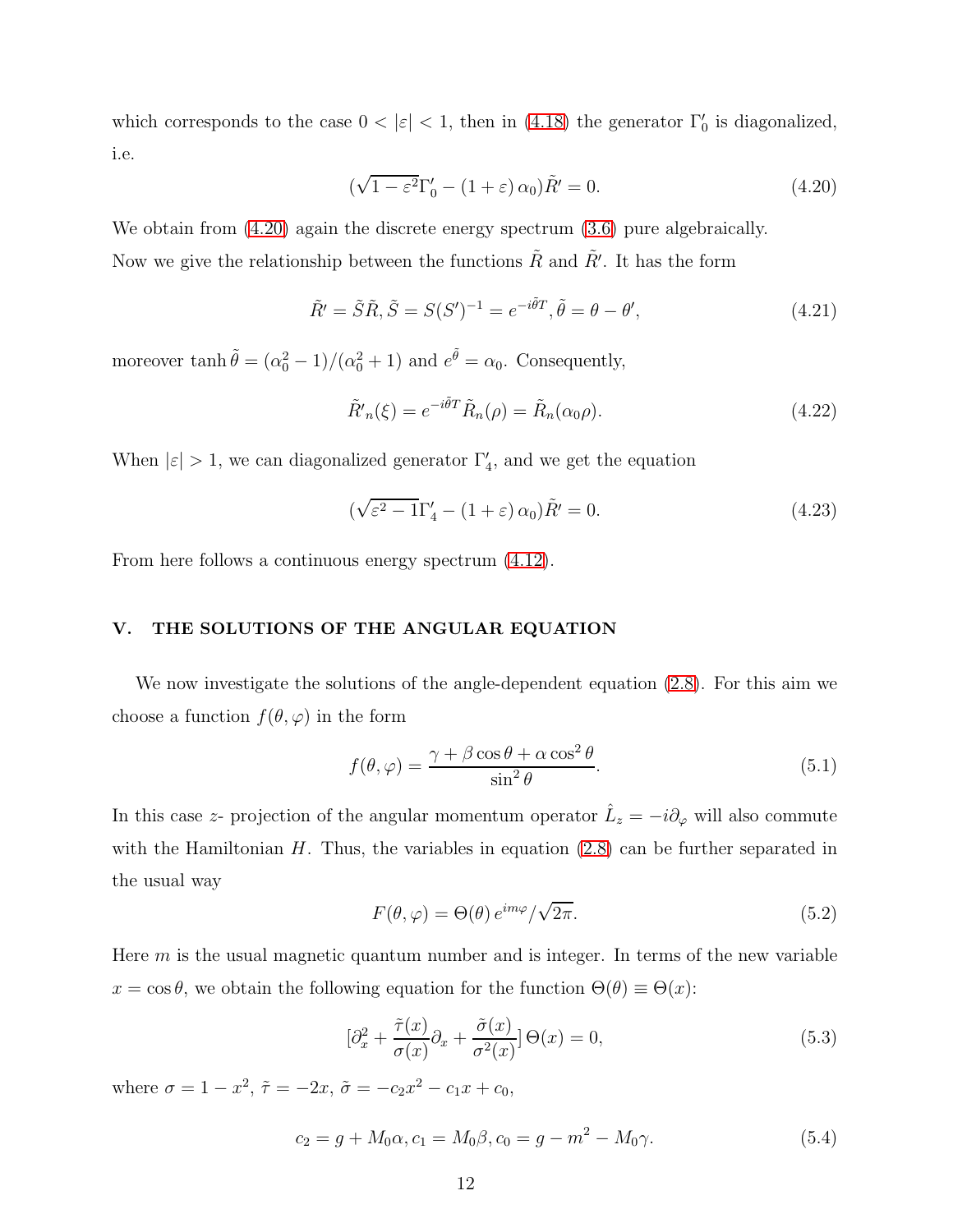The orthonormalized solutions of equation [\(5.3\)](#page-11-1) were found in [34]. We give their explicit form

<span id="page-12-1"></span>
$$
\Theta_{km}(\theta) = c_{km} (\sin^2 \frac{\theta}{2})^{-A_1} (\cos^2 \frac{\theta}{2})^{-A_2} P_k^{(-2A_1, -2A_2)}(\cos \theta), k = 0, 1, 2, ... \tag{5.5}
$$

Parameters  ${\cal A}_{1,2}<0$  are defined by expressions

$$
A_{1,2} = -\frac{1}{2}\sqrt{m^2 + M_0(\alpha + \gamma \pm \beta)}.
$$
\n(5.6)

Because the  $M_0 = 2M(1+\varepsilon)/\hbar^2$ , then these parameters, in contrary to the results of [34], are depend on energy. A function  $P_k^{(\alpha,\beta)}$  $\mathcal{L}_{k}^{(\alpha,\beta)}(x)$ , which are the Jacobi polynomials, satisfies the following orthogonality condition.[42]

<span id="page-12-0"></span>
$$
\int_{-1}^{1} (1-x)^{\alpha} (1+x)^{\beta} P_k^{(\alpha,\beta)}(x) P_{k'}^{(\alpha,\beta)}(x) dx = d_k^2 \delta_{kk'},
$$
\n(5.7)

where the square of the norm of the polynomials is

$$
d_k^2 = \frac{2^{\alpha+\beta+1}\Gamma(k+\alpha+1)\Gamma(k+\beta+1)}{(2k+\alpha+\beta+1)k!\Gamma(k+\alpha+\beta+1)}, \alpha > -1, \beta > -1.
$$
 (5.8)

It follows from condition  $(5.7)$  that the angular wave functions  $(5.5)$  for distinct values of k satisfy orthonormal condition

$$
\int_{-1}^{1} \Theta_{km}(x)\Theta_{k'm}(x)dx = \delta_{kk'}.
$$
\n(5.9)

Here the normalization constant  $c_{km}$  is equal to

$$
c_{km} = \sqrt{\frac{(k - A_1 - A_2 + 1/2)k!\Gamma(k - 2A_1 - 2A_2 + 1)}{\Gamma(k - 2A_1 + 1)\Gamma(k - 2A_2 + 1)}}.
$$
(5.10)

As shown in the Ref. [34], separation constant q depends on k and m in this form

$$
g \equiv g_{km}(\varepsilon) = k[k+1+\sqrt{m^2+M_0(\alpha+\gamma+\beta)}+\sqrt{m^2+M_0(\alpha+\gamma-\beta)}]++\frac{1}{2}[\sqrt{m^2+M_0(\alpha+\gamma+\beta)}+\sqrt{m^2+M_0(\alpha+\gamma-\beta)}]++\frac{1}{2}\sqrt{[m^2+M_0(\alpha+\gamma+\beta)][m^2+M_0(\alpha+\gamma-\beta)]}+\frac{1}{2}[m^2+M_0(\gamma-\alpha)].
$$
\n(5.11)

Thus, the exact discrete energy eigenvalues of the KFG equation for our system are defined as follows

<span id="page-12-2"></span>
$$
(n + \frac{1}{2} + \sqrt{\frac{1}{4} + g_{km}(\varepsilon)})\sqrt{1 - \varepsilon} = \alpha_0 \sqrt{1 + \varepsilon}.
$$
 (5.12)

This equation implies that the calculation of the energy levels becomes very complicated. We consider two special cases of formulas [\(3.6\)](#page-6-1) and [\(5.5\)](#page-12-1).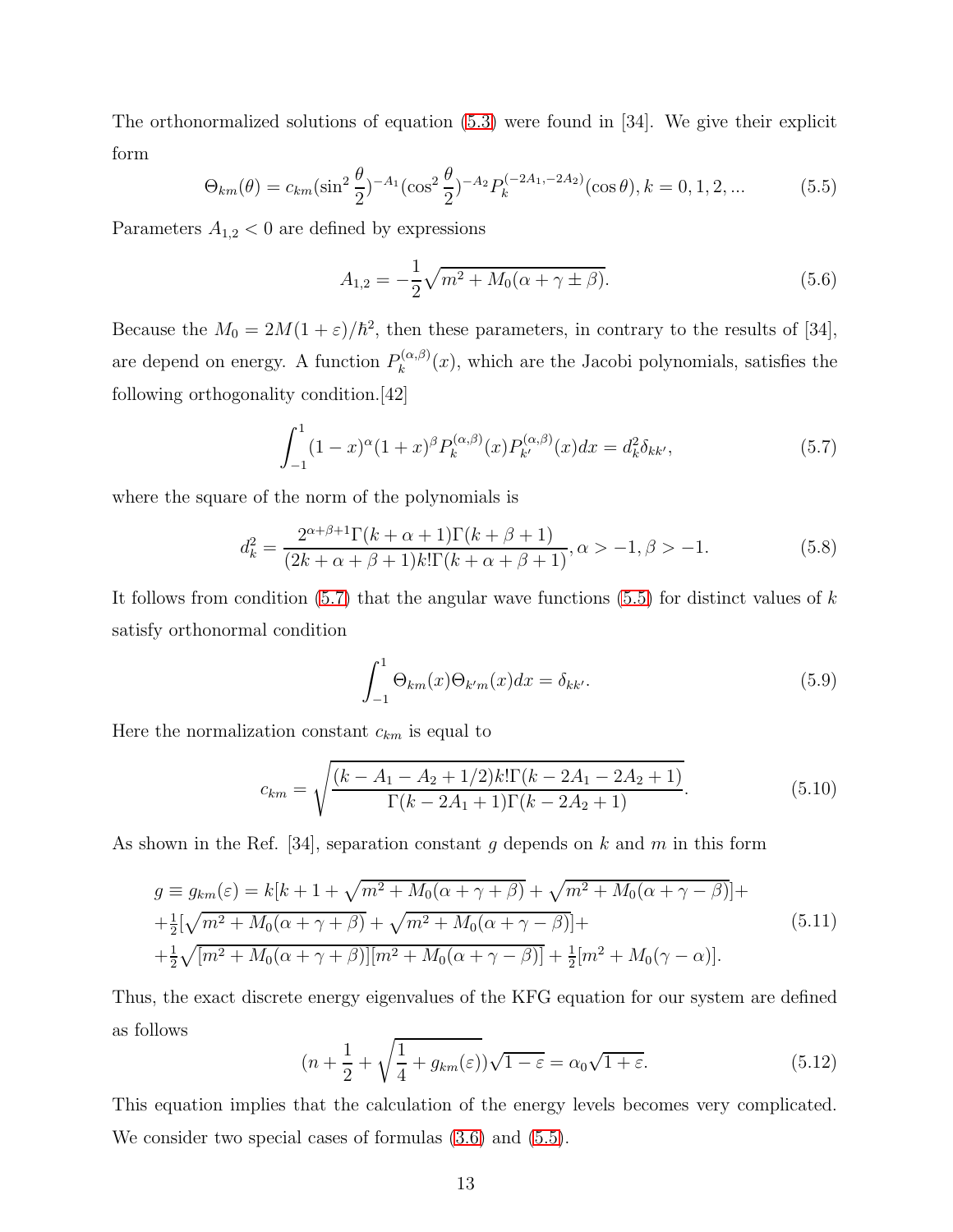**5.1.** For  $f(\theta, \varphi) = 0$  in equation [\(2.3\)](#page-4-3), the potential we used becomes Coulomb potential. In this case  $g = l(l + 1)$ ,  $\nu = l + 1$  and we will have  $A_1 = A_2 = -|m|/2$ ,  $l = k + |m|$ ,

<span id="page-13-0"></span>
$$
\Theta_{lm}(\theta) = (-1)^{\frac{m-|m|}{2}} \frac{1}{2^{|m|} l!} \sqrt{\frac{2l+1}{2} (l-|m|)! (l+|m|)!} (\sin \theta)^{|m|} P_{l-|m|}^{(|m|,|m|)} (\cos \theta), \qquad (5.13)
$$

Letting  $\alpha = \beta = \gamma = 0$  in [\(5.12\)](#page-12-2) and solving the corresponding energy equation, we obtain for the Coulomb potential

$$
\frac{E_{nl}}{Mc^2} = \varepsilon_{nl} = \left[1 - \frac{2\alpha_0^2}{\alpha_0^2 + \hbar^2 c^2 (n+l+1)^2}\right].
$$
\n(5.14)

At the nonrelativistic limit, we get the following formula

$$
\lim_{c \to \infty} (E_n - Mc^2) = E_{Nn} = -\frac{2M\alpha_E^2}{\hbar^2 (n+l+1)^2}.
$$
\n(5.15)

The corresponding radial wave functions have the form

$$
R_{nl}(\rho) = \sqrt{\frac{n!(1 - \varepsilon_n^2)^{l+3/2}}{(n+l+1)\Gamma(n+2l+2)}} (2\rho)^{l+1} e^{-\sqrt{1-\varepsilon_n^2}\rho} L_n^{2l+1}(2\sqrt{1-\varepsilon_n^2}\rho). \tag{5.16}
$$

Thanks to the connecting formula<sup>[39]</sup> between the Jacobi polynomials  $P_n^{(\alpha,\alpha)}(x)$  and the Gegenbauer polynomials  $C_n^{\lambda}(x)$ 

$$
(\lambda + \frac{1}{2})_n C_n^{\lambda}(x) = (2\lambda)_n P_n^{(\lambda - \frac{1}{2}, \lambda - \frac{1}{2})}(x), (\lambda)_n = \frac{\Gamma(n + \lambda)}{\Gamma(\lambda)},
$$
\n(5.17)

we can express the functions  $\Theta_{lm}(\theta)$  [\(5.13\)](#page-13-0) through the polynomials  $C_n^{\lambda}(x)$ , i.e.

<span id="page-13-1"></span>
$$
\Theta_{lm}(\theta) = (-1)^{\frac{m-|m|}{2}} 2^{|m|} \Gamma(|m|+\frac{1}{2}) \sqrt{\frac{2l+1}{2\pi} \frac{(l-|m|)!}{(l+|m|)!}} (\sin \theta)^{|m|} C_{l-|m|}^{|m|+1/2} (\cos \theta). \tag{5.18}
$$

On the other hand, there is the connecting formula [39]

$$
P_l^{|m|}(\cos \theta) = \frac{(-2)^{|m|}}{\sqrt{\pi}} \Gamma(|m| + 1/2)(\sin \theta)^{|m|} C_{l-|m|}^{|m|+1/2}(\cos \theta)
$$
(5.19)

between the Gegenbauer polynomials  $C_n^{\lambda}(\cos \theta)$  and the associated Legendre functions  $P_l^{|m|}(\cos \theta)$ . We have instead of the formula [\(5.18\)](#page-13-1)[1]

$$
\Theta_{lm}(\theta) = (-1)^{\frac{m+|m|}{2}} \sqrt{\frac{2l+1}{2} \frac{(l-|m|)!}{(l+|m|)!}} P_l^{|m|}(\cos \theta).
$$
 (5.20)

Hence, the total wave functions take the form

$$
\psi_{nkm}(r,\theta,\varphi) =
$$
\n
$$
= C_n \left( 2\sqrt{1 - \varepsilon_n^2} \rho \right)^v e^{-\sqrt{1 - \varepsilon_n^2} \rho} L_n^{2v-1} \left( 2\sqrt{1 - \varepsilon_n^2} \rho \right) \left( \sin^2 \frac{\theta}{2} \right)^{-A_1} \left( \cos^2 \frac{\theta}{2} \right)^{-A_2} P_k^{(-2A_1, -2A_2)} \left( \cos \theta \right) e^{im\varphi}
$$
\n
$$
(5.21)
$$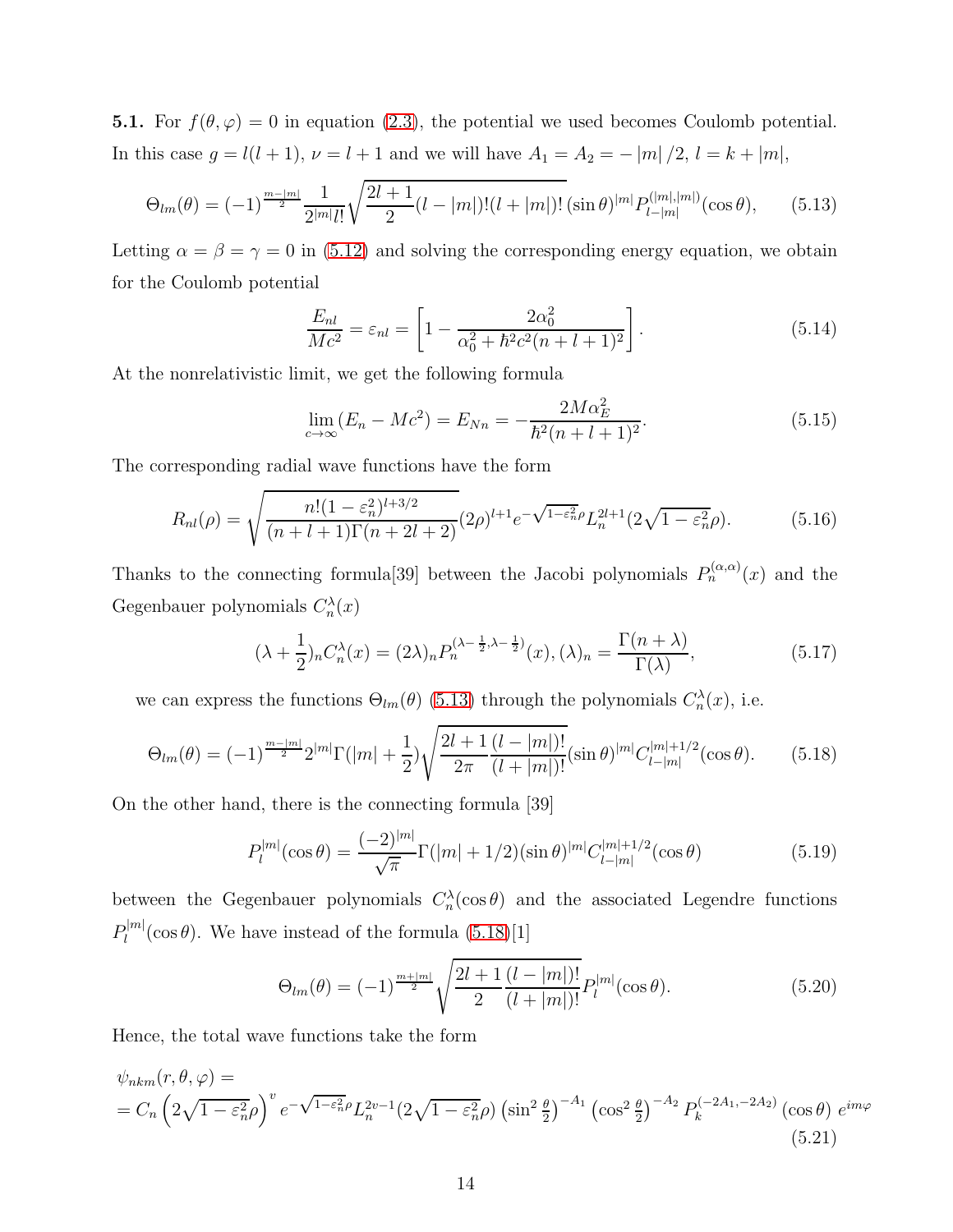in the case of a discrete spectrum, and

$$
\psi_{km}(r,\theta,\varphi) =
$$
\n
$$
= C\rho^v e^{-i\tau\rho} F\left(v + 2i\sqrt{\frac{\varepsilon+1}{\varepsilon-1}}\alpha_0, 2v; 2i\sqrt{\varepsilon^2 - 1}\rho\right) \left(\sin^2\frac{\theta}{2}\right)^{-A_1} \left(\cos^2\frac{\theta}{2}\right)^{-A_2} P_k^{(-2A_1, -2A_2)}\left(\cos\theta\right) e^{im\varphi}
$$
\n(5.22)

in the case of a continuous spectrum.

**5.2.** At  $\gamma = \beta = 0$  the equation [\(5.5\)](#page-12-1) coincides with equation (16) of Ref. [32]. (The relationship between our parameter  $\nu$  and parameter L of Ref. [32] is as follows  $\nu = L + 1$ .)

#### VI. THE NONRELATIVISTIC LIMIT

Let us now show that the energy spectrum and the radial wave functions considered in previous sections in the nonrelativistic limit  $c \to \infty$  pass into the energy spectrum and the radial wave functions of the hydrogen like atoms respectively. We have

$$
\lim_{c \to \infty} A_{1,2} = A_{1,2}|_{\varepsilon=1} = A_{N1,2}, \lim_{c \to \infty} \nu = \nu|_{\varepsilon=1} = \nu_N, \lim_{c \to \infty} 2\sqrt{1 - \varepsilon_n^2} \rho = \frac{2\rho_N}{n + \nu_N},
$$

$$
\rho_N = \frac{2M\alpha_E}{\hbar^2} r, \lim_{c \to \infty} (E_n - Mc^2) = E_{Nn} = -\frac{2M\alpha_E^2}{\hbar^2 (n + \nu_N)^2},
$$

<span id="page-14-0"></span>
$$
\lim_{c \to \infty} (E_{\lambda} - Mc^2) = E_{N\lambda} = \frac{2M\alpha_E^2}{\hbar^2 \lambda^2},\tag{6.1}
$$

$$
\lim_{c \to \infty} \sqrt{\frac{\varepsilon + 1}{\varepsilon - 1}} \alpha_0 = \sqrt{\frac{2M\alpha_E^2}{\hbar^2 E_{N\lambda}^2}} \equiv \frac{1}{k}, \lim_{c \to \infty} C_n = C_{Nn} = \sqrt{\frac{n!}{2(n + \nu_N)\Gamma(n + 2\nu_N)}},
$$

$$
\lim_{c \to \infty} 2i\sqrt{\varepsilon^2 - 1} \rho = 2ik\rho_N.
$$

Accounting the Eq. [\(6.1\)](#page-14-0), we obtain that nonrelativistic limits of wave functions are equal to

$$
\lim_{c \to \infty} R_n(\rho) = R_{Nn}(\rho_N) = C_{Nn} \left( \frac{2\rho_N}{n + \nu_N} \right)^{\nu_N} e^{-\frac{\rho_N}{(n + \nu_N)}} L_n^{2\nu_N - 1} \left( \frac{2\rho_N}{n + \nu_N} \right), \qquad (6.2)
$$

$$
\lim_{c \to \infty} R(\rho) = R_N(\rho_N) = C_N(\rho_N)^{\nu_N} e^{-ik\rho_N} F\left(\nu_N + \frac{i}{k}, 2\nu_N; 2ik\rho_N\right).
$$

We now give the nonrelativistic limit of operators [\(4.14\)](#page-10-0)

$$
\Gamma_0^N = \lim_{c \to \infty} \Gamma'_0 = \frac{1}{2} (-\xi \, \partial_{\xi}^2 + \frac{g_N}{\xi} + \xi),
$$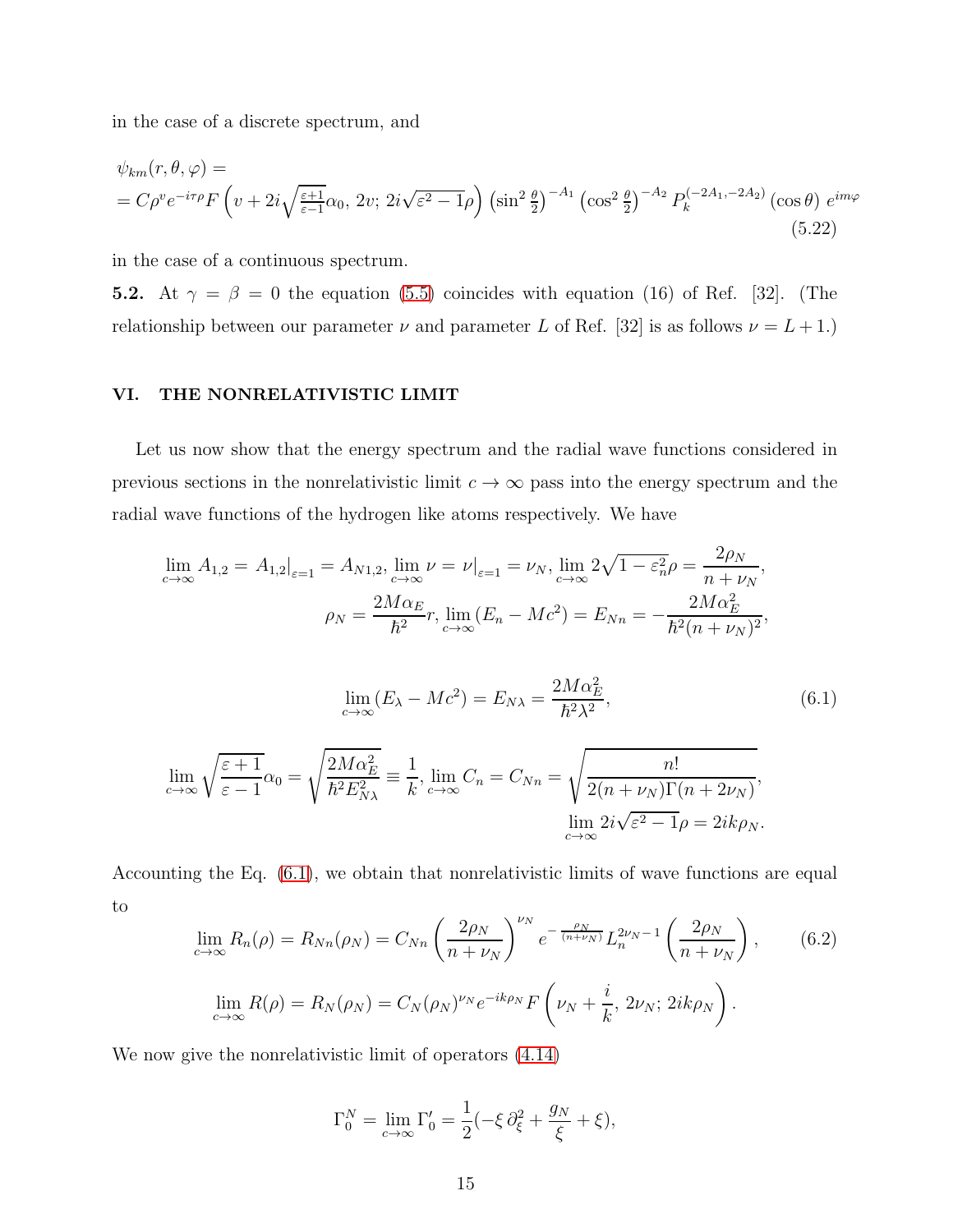$$
\Gamma_4^N = \lim_{c \to \infty} \Gamma_4' = \frac{1}{2} (-\xi \partial_{\xi}^2 + \frac{g_N}{\xi} - \xi),
$$
  
\n
$$
T^N = \lim_{c \to \infty} T' = T = -i\xi \partial_{\xi}.
$$
\n(6.3)

#### VII. CONCLUSION

In this paper, the exact solutions of the KFG equation are obtained for equal scalar and vector Coulomb plus ring-shaped potentials. The KFG equation coincides in form with the Schrödinger equation for this potential. We solved the wave equation in the standard way by the separation of variables. For the radial wave equation, we constructed a dynamical symmetry group  $SU(1,1)$ , which in turn allowed us to find the corresponding discrete and continuous energy spectrum of the system by purely algebraically. We also found an explicit form of the wave functions corresponding to the discrete and continuous energy spectra. They were expressed via associated Laguerre polynomials or by confluent hypergeometric functions.

It is found that the radial wave functions, corresponding to both discrete and continuous energy eigenvalues, have the correct nonrelativistic limits. Angular wave functions  $\Theta_{km}(\theta)$ are expressed in terms of Jacobi polynomials and they are a generalization of the result of [16] to the relativistic case. Therefore, in the nonrelativistic limit, wave functions  $\Theta_{km}(\theta)$ reproduce the results in Ref. [16].

It was also shown that radial part of the equation of the motion possesses  $SU(1, 1)$  dynamical symmetry groups. In this line, our work may enable to provide a promising avenue in many branches of physics.

In the literature there are special cases of our results. For instance, 1) at  $f(\theta, \varphi) = 0$  from our results one obtains the known results of the corresponding problem (see for example [1]); 2) at  $\beta = \gamma = 0$  from formulas [\(3.6\)](#page-6-1) and [\(3.9\)](#page-6-2) for the discrete energy spectrum and radial wave functions, the corresponding formulas of Ref. [32] are obtained. 3) at  $\beta = \alpha = 0$  we obtain from our formulas [\(3.6\)](#page-6-1) and [\(3.7\)](#page-6-3) the corresponding formulas (11) and (15) of Ref. [43].

The main results of this paper are the explicit and closed form expressions for the energy spectrum and corresponding wave functions. We have also shown the radial part of the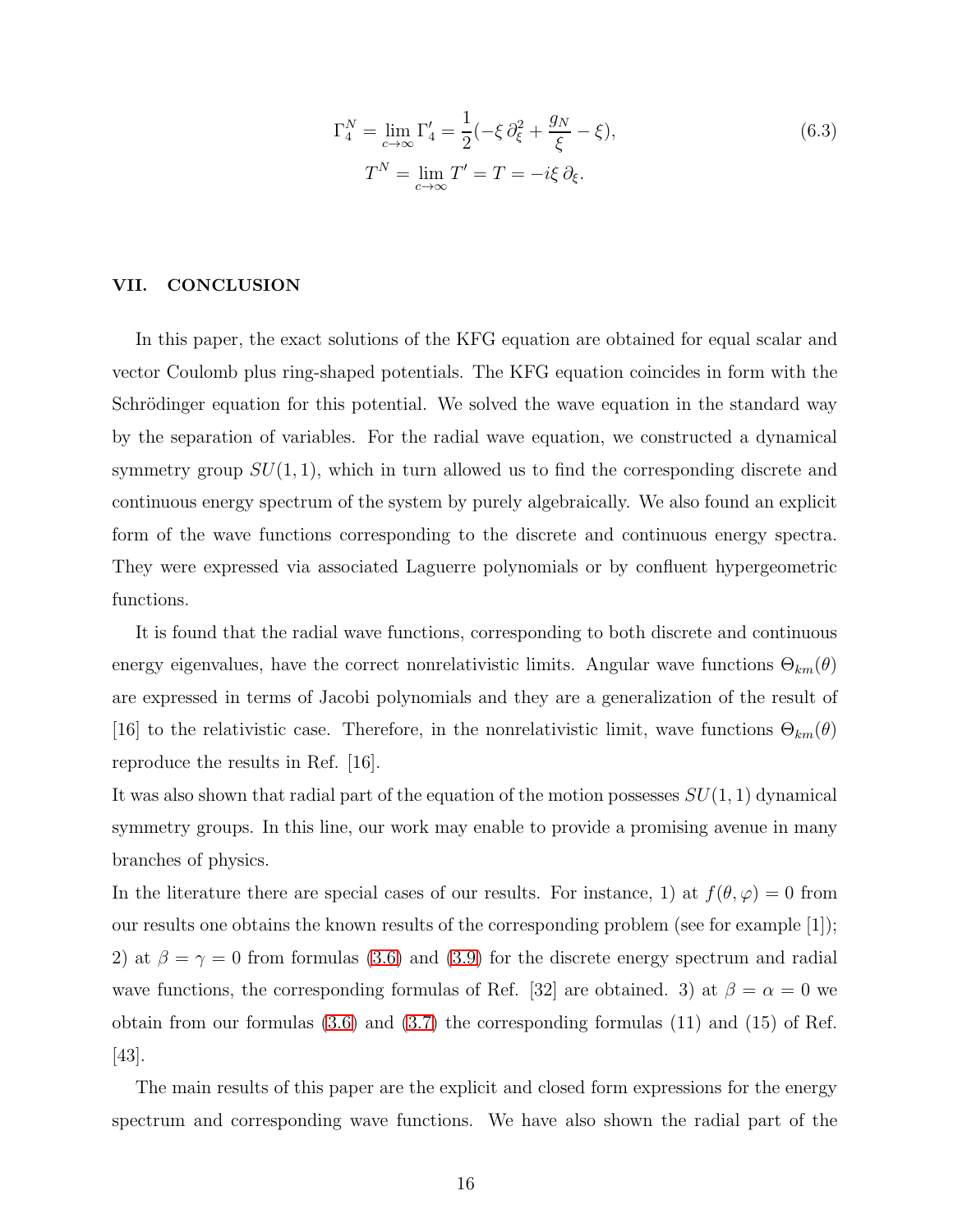equation of the motion which possesses  $SU(1, 1)$  dynamical symmetry groups.

#### References

- [1] W. Greiner, Relativistic Quantum Mechanics, 3rd. ed., Springer, Berlin, 2000.
- [2] V. G. Bagrov and D. M. Gitman, Exact Solutions of Relativistic Wave Equations, KluwerAcademic Publishers, Dordrecht, 1990.
- [3] H. Feshbach and F. Villars, Rev. Mod. Phys. 30 (1958) 24.
- [4] V. G. Kadyshevsky, R. M. Mir-Kasimov, and N. B. Skachkov, Phys. of Elem. Part. and At. Nucl. 12 (1972) 635.
- [5] E. D. Kagramanov, R. M. Mir-Kasimov, and Sh. M. Nagiyev, J. Math. Phys. 31 (1990) 1733.
- [6] Sh. M. Nagiyev, J. Phys. A: Math. Gen. 21 (1988) 2559.
- [7] A. Kratzer, Z. Phys. 3:5 (1920) 289.
- [8] P. M. Morse, Phys. Rev. 34:1 (1929) 57.
- [9] C. Eckart, Phys. Rev. 35 (1930) 1303.
- [10] M. F. Manning, N. Rosen, Phys. Rev. 44 (1933) 951.
- [11] G. Pöschl and E. Teller Z. Phys.  $83:(3-4)$  (1933) 143.
- [12] L. Hulthèn, Ark. Mat. Astron. Fys. B **29** (1942) 1.
- [13] D. S. Saxon and R.D. Woods, Phys.Rev. 95 (1954) 577.
- [14] A. A. Makarov, Ya. A. Smorodinsky, Kh.Valiev, P. Winternitz, and Nuovo Cimento A.52 (1967) 1061.
- [15] H. Hartmann, Theor. Chim. Acta 24 (1972) 201.
- [16] A. Hautot, J. Math.Phys. 14 (1973) 1320.
- [17] F. Cooper, A. Khare, and U. Sukhatme, Supersymmetry in Quantum Mechnics, World Scientific, 2001.
- [18] F. Cooper, A. Khare, U. Sukhatme, Phys. Rep. 251 (1995) 267.
- [19] S.-H. Dong, Factorization Method in Quantum Mechanics, Springer, Dordrecht, 2007.
- [20] J. L. Schiff, The Laplace Transform: Theory and Applications, Springer, New York, 1999.
- [21] J. Cai, P. Cai, and A. Inomata, Phys. Rev. A 34 (1986) 4621.
- [22] A. Z. Tang and F. T. Chan, Phys. Rev. A 35 (1987) 911.
- [23] B. Roy and R. Roychoudhury, J. Phys. A: Math. Gen. 20 (1987) 3051.
- [24] F. Dominguez-Adame, Phys. Lett. A 136 (1989) 175.